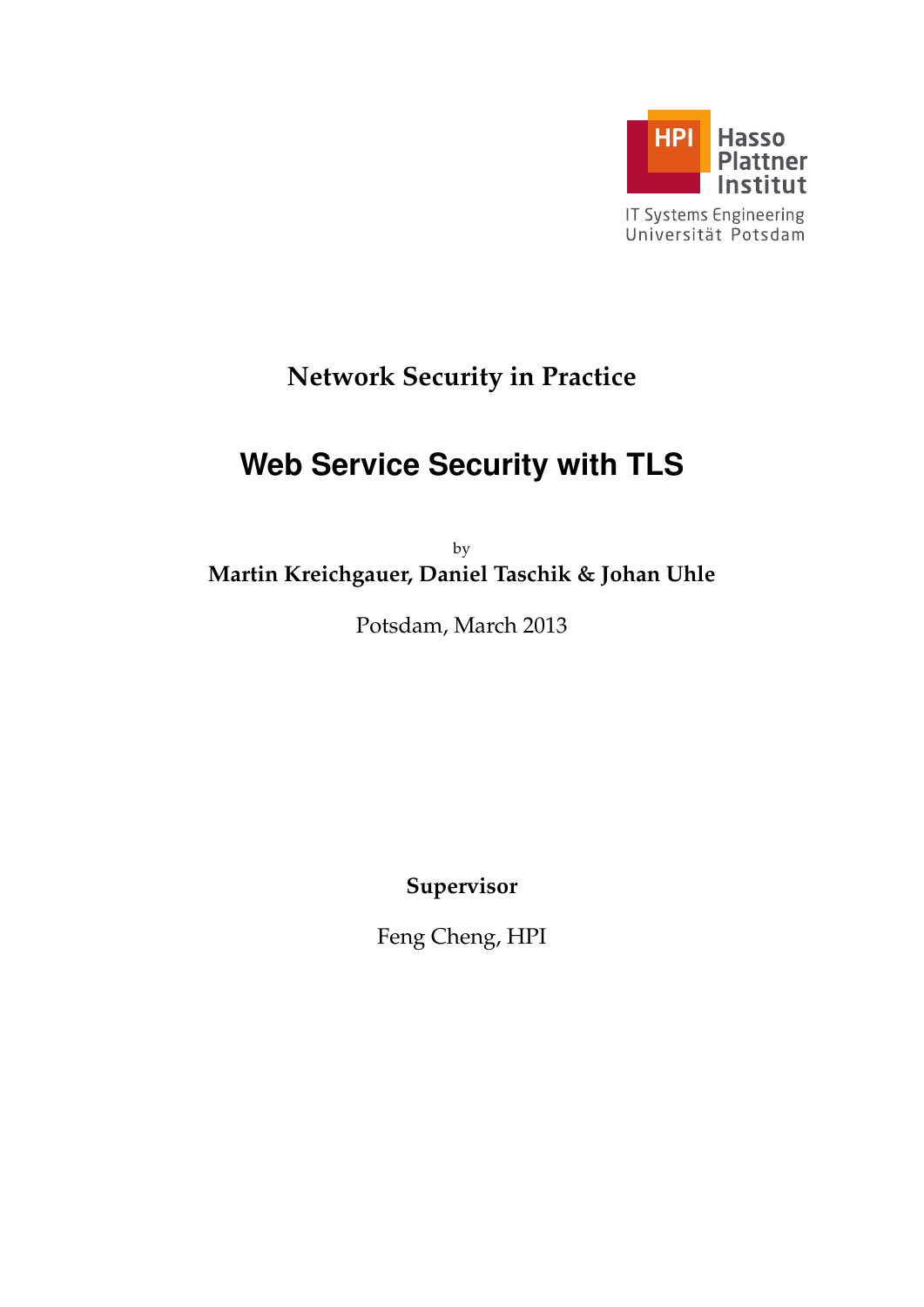

# **Contents**

| 1. Introduction                             | 1                                   |
|---------------------------------------------|-------------------------------------|
| 2. Introduction to Web Service Security     | 1<br>$\mathbf{1}$<br>$\overline{2}$ |
|                                             | $\overline{2}$                      |
| 3. Introduction to Transport Layer Security | 3                                   |
|                                             | 3<br>5                              |
|                                             | 6                                   |
|                                             | 7                                   |
|                                             | 8                                   |
| 4. Security of TLS                          | 8                                   |
|                                             | 8                                   |
|                                             | 9                                   |
|                                             | 11                                  |
| 4.3.                                        | 13                                  |
| 4.3.1.<br>4.3.2.                            | 13<br>13                            |
|                                             | 15                                  |
| 4.5.                                        | 16                                  |
|                                             | 16                                  |
|                                             | 16                                  |
| 5. Best Practices for TLS                   | 17                                  |
|                                             | 17                                  |
|                                             | 17                                  |
|                                             | 18                                  |
|                                             | 18                                  |
|                                             | 18                                  |
|                                             | 19<br>20                            |
|                                             | 20                                  |
| 6. Conclusion                               | 21                                  |
| A. Firesheep Handlers                       | 22                                  |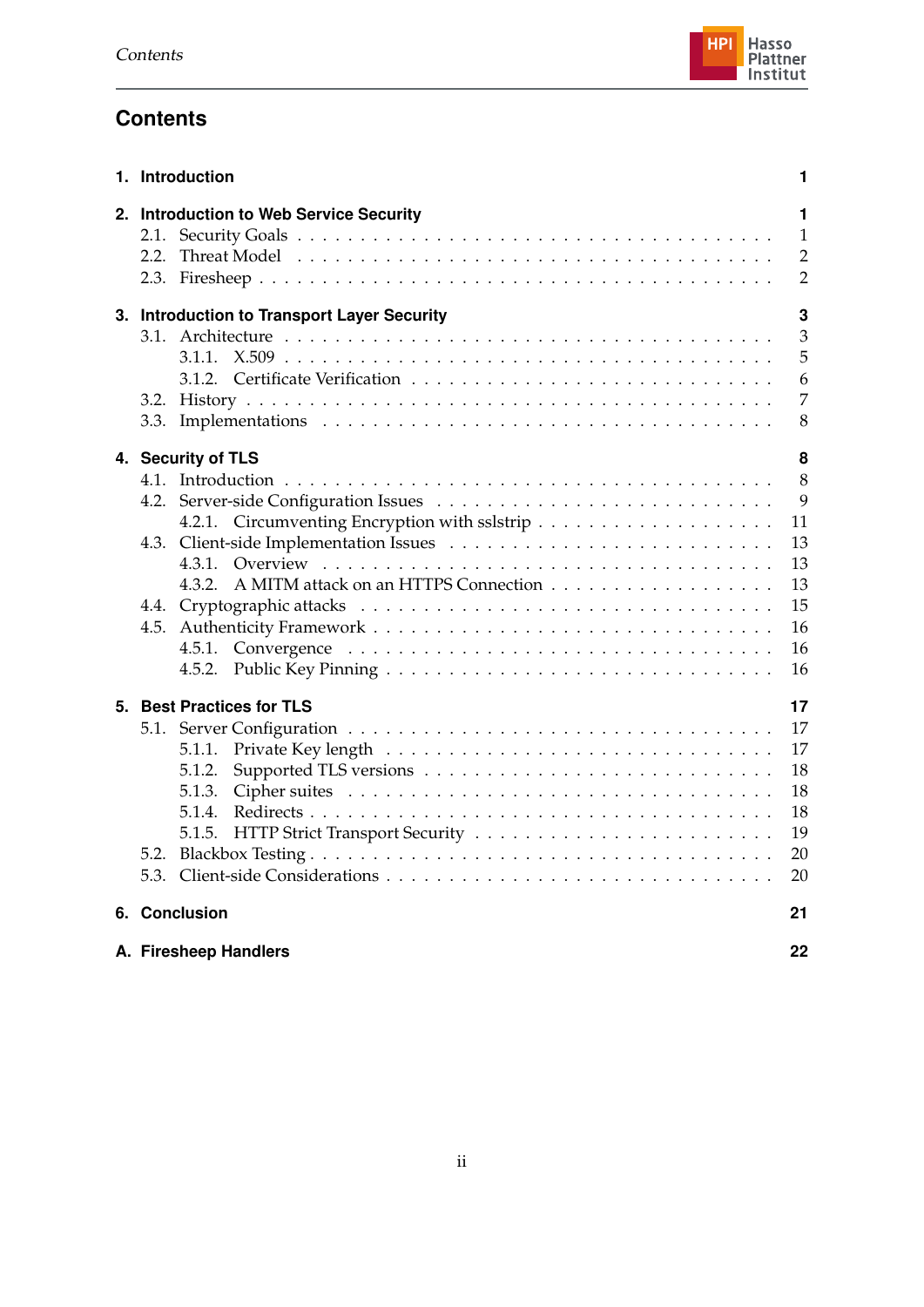

# <span id="page-2-0"></span>**1. Introduction**

In recent decades, the World Wide Web has gained exceptional importance in the life of people. For many, it became the main source of information, main means of communication with their friends and family and core part of their daily work. But since the web became this valuable asset, it also attracts malevolent actors. Therefore it is necessary to protect against these.

In this paper we give an overview of security on the World Wide Web and specifically treat the subject of security at the transport layer.

In Section [2](#page-2-1) we introduce web security and motivate our concentration on the transport layer. We demonstrate attacking unencrypted web authentication by using the *Firesheep* tool.

In Section [3](#page-4-0) we introduce the basics of the Transport Layer Security protocol (TLS).

In Section [4](#page-9-1) we highlight some security issues around TLS, specifically using the tools *sslsniff* and *sslstrip*.

In Section [5](#page-18-0) we provide *Best Practices* on how to securely set up TLS and mitigate potential attack vectors highlighted in the previous section.

# <span id="page-2-1"></span>**2. Introduction to Web Service Security**

Web service security deals with how to secure information on the World Wide Web [\[12\]](#page-24-0). In the following section, we will summarise the security goals for a typical web service.

In the World Wide Web we assume a client/server architecture. A client uses a web browser to requests a resource e.g. an html document or an image from a server. Each resource is identified by a unique resource identifier. The communication happens via a stateless application protocol, usually HTTP.

# <span id="page-2-2"></span>**2.1. Security Goals**

The following attributes, defined under the term *Information Security* [\[6\]](#page-24-1), can be used as goals in web security.

**Confidentiality** Can unauthorized entities access information on the server or information transmitted between server and client?

**Integrity** Is the data transmitted between server and client unmodified?

**Availablity** Is the service on the server available to the client?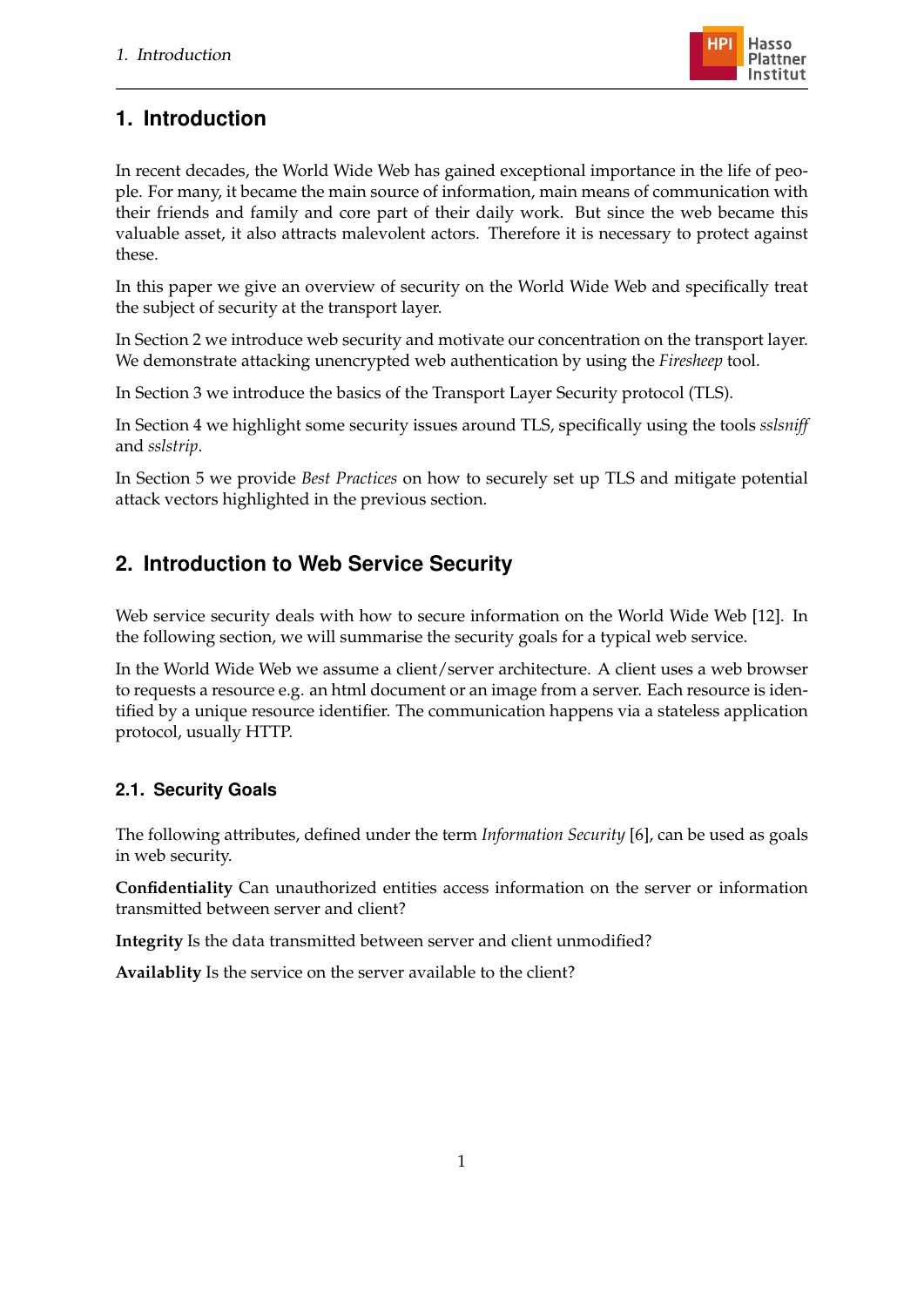

# **Application Layer**

| Injection<br><b>Cross-Site Scripting</b><br>Broken authentication and session<br>management<br>Insecure direct object reference<br><b>Cross-Site Request Forgery</b><br>Insecure cryptographic storage | <b>Design</b><br>and<br><b>Implementation</b> |  |  |  |  |
|--------------------------------------------------------------------------------------------------------------------------------------------------------------------------------------------------------|-----------------------------------------------|--|--|--|--|
| <b>Failure to restrict URL access</b><br><b>Security Misconfiguration</b>                                                                                                                              | <b>Administration</b>                         |  |  |  |  |
| <b>Transport Layer</b>                                                                                                                                                                                 |                                               |  |  |  |  |
| <b>Insufficient Transport Layer Protection</b>                                                                                                                                                         | both                                          |  |  |  |  |

<span id="page-3-2"></span>Figure 1: The OWASP Top 10 2010 loosely matched to the OSI model

# <span id="page-3-0"></span>**2.2. Threat Model**

The Open Web Application Security Project (OWASP [\[8\]](#page-24-2)) provides a Top 10 classification of web security attack vectors. It mainly concentrates on the *Confidentiality* security goal. In Figure [1](#page-3-2) we loosely mapped the OWASP Top Ten to the OSI model [\[7\]](#page-24-3). It can be seen that most attack vectors fall into the category of *Application design and implementation* as well as *Administration* on the *Application Layer*. Our assumption is that with the rise of higher-level web frameworks like Ruby on Rails or Django, attacks on the *Application Layer* will be less effective, since the frameworks come with built-in security features and sensitive defaults. We therefore focused our research on the *Transport Layer*.

## <span id="page-3-1"></span>**2.3. Firesheep**

Firesheep $^1$  is a Mozilla Firefox extension which was developed by Eric Butler in 2010 to demonstrate hijacking of HTTP session cookies. In [\[19\]](#page-25-0) Butler presents the problem which arises if there is no end-to-end HTTPS connection. User session cookies are transferred unencrypted. If e.g. a victim is in an open wifi or an attacker is redirecting the victims traffic (e.g. arpspoofing) or has control of the network hardware, the attacker can easily scan for session cookies by capturing tcp packages and uses the cookies to login as the user itself.

Many websites only secure the login page with HTTPS. Once logged in via HTTPS they often redirect back to an unencrypted HTTP resource and are thus vulnerable to this attack. For websites which use end-to-end HTTPS and strict transport security this attack does not work.

<sup>1</sup>http://codebutler.com/firesheep/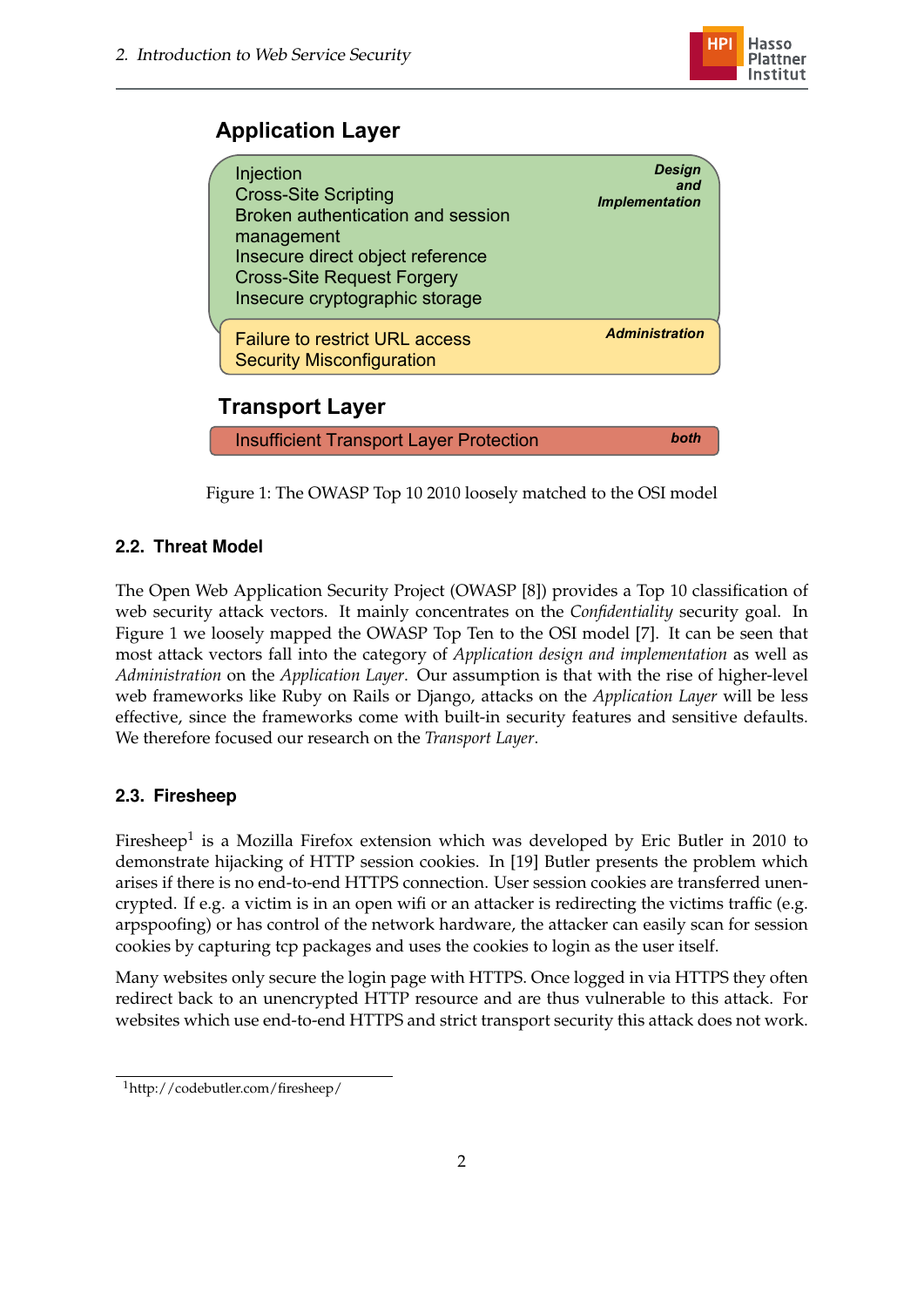

**Setup** The tool requires at least Mozilla Firefox 3.6.12 in the 32bit version and the Winpcap package for Windows.

The Firefox extension has a list of websites for which it supports session hijacking by default. Among these are e.g. Amazon, Dropbox, Github, Google and Facebook. Some of these handlers did not work at the time when this paper was written. Examples for handlers working as of November 2012 can be found in Appendix [A.](#page-23-0)

**Execution** To run a session hijacking attack it is necessary to capture traffic of the victim, e.g. by conducting an ARP spoofing attack<sup>2</sup> or running a packet capture on an unecrypted WiFi network. The attacker starts Mozilla Firefox with the Firesheep extension installed. In the preference pane, the attacker ensures that Firesheep captures traffic to port 80 on hosts on the WiFi. After setting up the appropriate handlers, the attacker can start capturing packages. When another user on the WiFi accesses a web page for which Firesheep has a working handler over plain HTTP, Firesheep captures their session cookie.

The Firesheep sidebar contains an entry representing the hijacked cookie. Clicking on that entry opens a new browser tab, requesting the target site with the hijacked session cookie. The server recognizes the session secret and serves the content for the logged in victim.

We have recorded a screencast of a Firesheep attack which can be viewed at [\[39\]](#page-27-0).

# <span id="page-4-0"></span>**3. Introduction to Transport Layer Security**

Transport Layer Security (TLS) is an application-independent protocol that provides secure communication over the Internet. [\[16\]](#page-25-1) In an initial handshake, the communicating peers can authenticate each other's identity using asymmetric cryptography, and negoatiate unique, secret keys. Communication is then symmetrically encrypted to provide secrecy, while Message Authentication Codes (MAC) ensure data integrity.

TLS is the standard protocol used today to protect sensitive Internet traffic, from social networking sites to e-commerce, online banking transactions and e-mail. It is usually implemented in libraries providing a socket-like API to the application developer. This makes it possible to use TLS with any protocol on the Application Layer, such as HTTP, POP3, SMTP or FTP. Our work focussed on the use of TLS in the web applications and its use of HTTP over TLS, more commonly known as HTTPS. [\[35\]](#page-26-0)

In the rest of this section we will give an introduction to the Architecture of TLS, followed by a short overview of its history. We will also discuss different implementations and ways to deploy TLS.

### <span id="page-4-1"></span>**3.1. Architecture**

TLS is designed as a layered protocol. The lowest layer is called the *TLS Record Protocol*. It offers support for symmetric encryption and integrity checks of messages. It also encapsu-

<sup>2</sup>[https://en.wikipedia.org/wiki/ARP\\_spoofing](https://en.wikipedia.org/wiki/ARP_spoofing)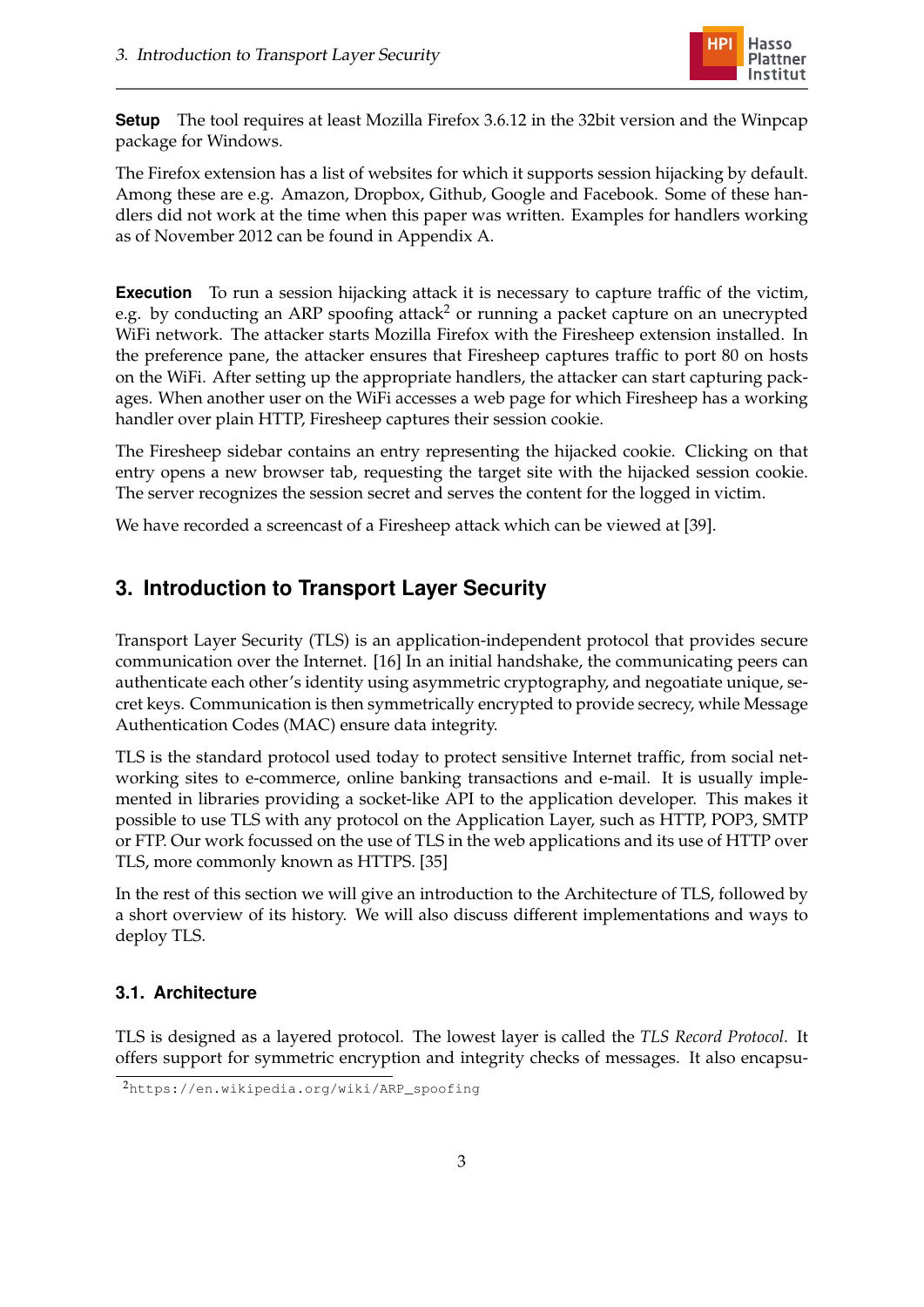



<span id="page-5-0"></span>Figure 2: A simple TLS handshake

lates messages of higher-level protocols. One of these is the *TLS Handshake Protocol*. The TLS Handshake Protocol defines messages that allow client and server to authenticate each other using asymmetric public-key cryptography. Both sides also negotiate a cipher suite and a shared secret to symmetrically encrypt their messages.

Figure [2](#page-5-0) shows the message flow of a simple TLS handshake where only the server authenticates itself to the client. After the client has opened a connection to the server, both sides send *Hello* messages. The client's Hello message contains a random number and lists of supported TLS protocol versions and cipher suites. A cipher suite is a tuple of cryptographic methods: a key exchange algorithm used in the handshake (e.g. RSA), a symmetric cipher to encrypt messages and a message authentication code (MAC) mechanism to verify message integrity. The server replies with a *Hello* message that also contains a random number and the protocol version and cipher suite it chose to use. After these parameters have been trasnmitted, the server sends a message containing a certificate from the X.509 public key infrastructure (PKI). A certificate contains identity information about the server, a public key and is signed by a trusted authority. The client uses this information to verify the server's identity. We will give more information about X.509 and the process of certificate verification in the following section. After successfully authenticating the server, the client generates the *PreMasterSecret*, a random secret key, encrypts it with the public key from the server certificate and sends that to the server in a *ClientKeyExchange* message. Both sides use the PreMasterSecret and the random numbers exchanged in the *Hello* messages to derive a *MasterSecret*, a 48-byte long completely unique secret, shared only between the two peers, from which all encryption keys for the session can be derived. Now both sides send a message from the *Change Cipher Spec*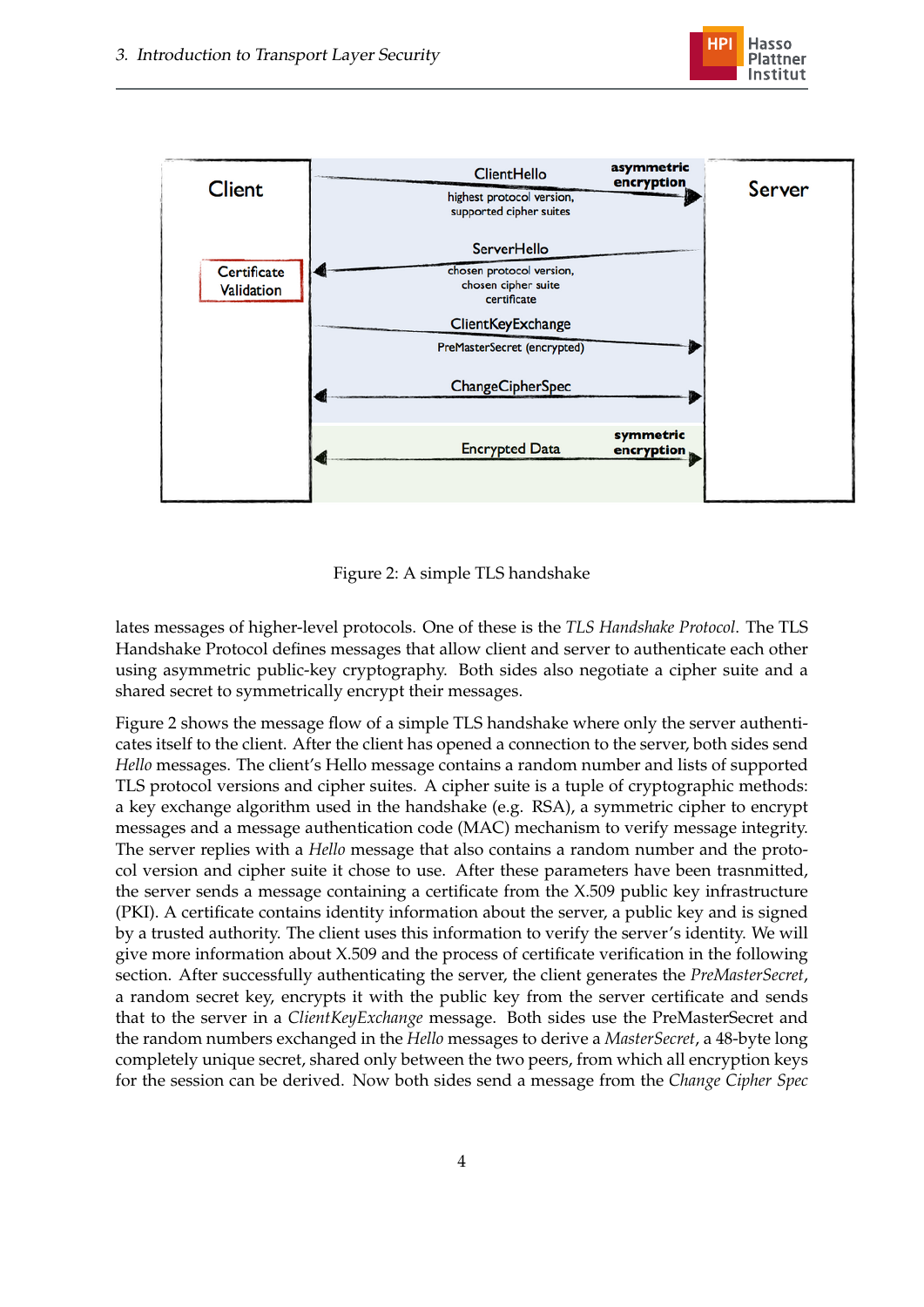

protocol to indicate that the Record Protocol Layer will begin using the cryptographic ciphers negotiated in the handshake. All subsequent messages on the connection will be encrypted symmetrically. To conclude the handshake, both sides send *Finished* messages and switch to the *Application Data* protocol to start exchanging application layer data.

It is also possible to authenticate the client against the server, but in general, only one of both peers has to be authenticated. Web applications rarely use TLS for client authentication, but rely on application layer password-authentication instead.

### <span id="page-6-0"></span>**3.1.1. X.509**

The format of the certificates used for authenticating peers during the TLS handshake is defined in the *X.509* standard. X.509 is specified by the Standardization Sector of the International Telecommunications Union (ITU-T) and describes a public key infrastructure (PKI). In this PKI, unique public keys are associated with identity information using digital signatures. Such a combination of public key, identity information and signature is called a *certificate*.

Individuals and organizations can present their identity information and public key to a *Certificate Authority* (CA). If the CA can establish the correctness of the identity, e.g. by verifying corresponding legal documentation, it will provide a digital signature and issue the certificate. The digital signature in X.509 is a cryptographic hash of the information contained in the certificate, encrypted with the private key of the CA.

If a server wants to authenticate itself to a client, it sends its certificate. The client has a copy of the certificate of the CA that signed the certificate. It uses the public key from that certificate to decrypt the signature of the server's certificate and retrieve its hash. It then verifies that the hash matches the signed data from the certificate, namely its identity information and public key. If this check succeeds, the client can be certain that it was indeed the CA who issued the digital signature in the certificate and that neither the identity information nor the public key have been modified.

A client, like e.g. a web browser, has a set of CAs that it *trusts* by storing their certificates and accepting their signatures on server certificates. Such a certificate is called a *root certificate*. Not all server certificates are signed by root certificates. A root certificate can be used to sign another certificate, which is not stored in the client. Such a certificate is called an *intermediate certificate*.

Listing [1](#page-6-1) is a textual representation of a certificate for <code><https://www.google.com>.  $^3\,$  An</code> ASN.1 specification of the exact format and different encodings can be found in [\[13\]](#page-24-4).

Listing 1: X.509 certificate for www.google.com, retrieved on Jan 3, 2013

```
1 Certificate:
2 Data:
3 Version: 3 (0x2)
4 Serial Number:
5 50:26:32:6b:00:00:00:00:75:af
       6 Signature Algorithm: sha1WithRSAEncryption
```
 $3$ The listing was generated with the openssl command-line tool, using openssl x509 -in <file> -inform DER -text. Longer text blobs such as keys were shortened.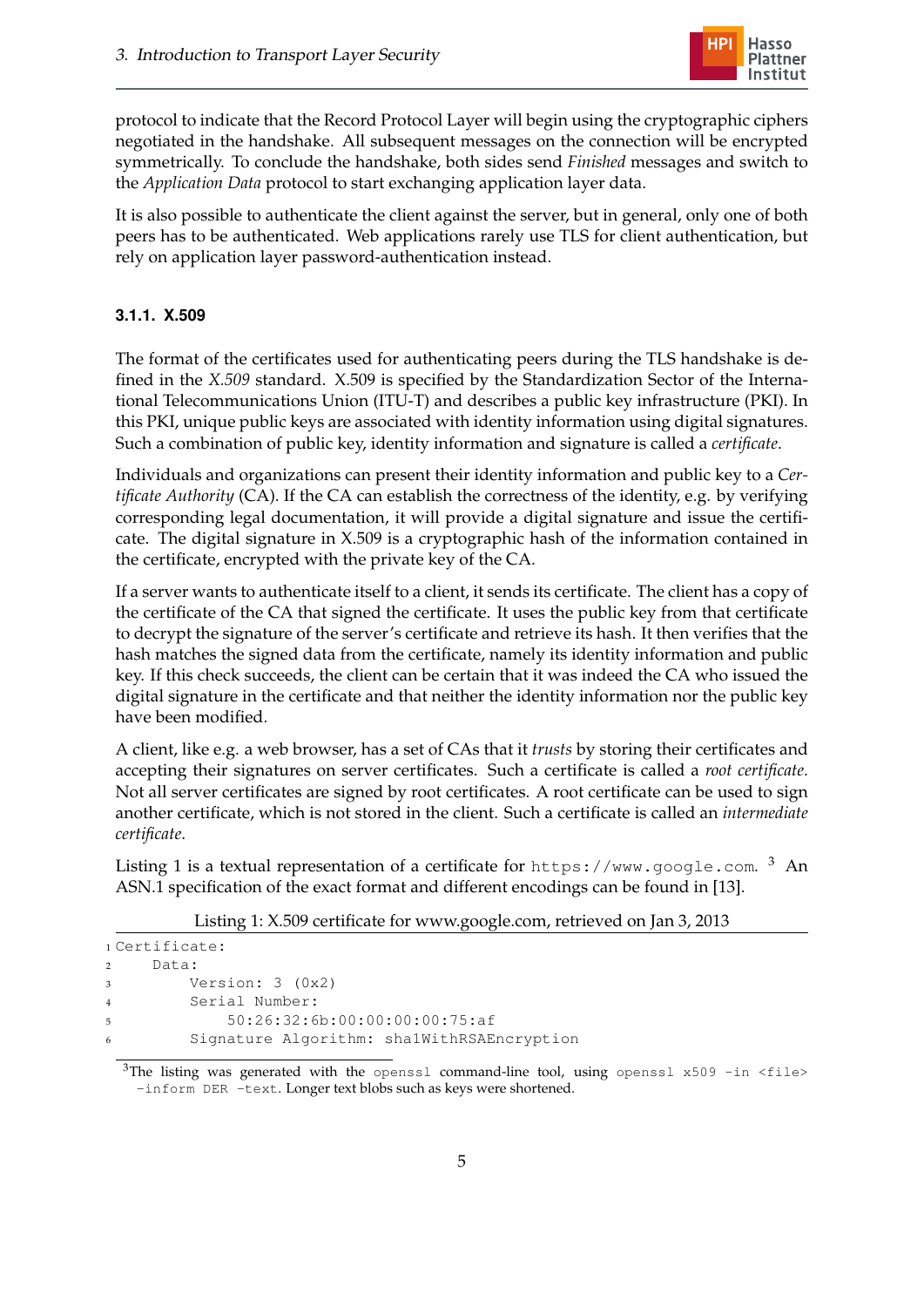

```
7 Issuer: C=US, O=Google Inc, CN=Google Internet Authority
8 Validity
9 Not Before: Dec 6 08:55:15 2012 GMT
10 Not After : Jun 7 19:43:27 2013 GMT
11 Subject: C=US, ST=California, L=Mountain View, O=Google Inc, CN=*.
          google.com
12 Subject Public Key Info:
13 Public Key Algorithm: rsaEncryption
14 RSA Public Key: (1024 bit)
15 Modulus (1024 bit):
16 00:d5:5b:55:fc:c4:0f:9c:2c:27:0b:c1:32:d8:49: (...)
17 Exponent: 65537 (0x10001)
18 X509v3 extensions:
19 X509v3 Extended Key Usage:
20 TLS Web Server Authentication, TLS Web Client
                Authentication
21 X509v3 Subject Key Identifier:
22 96:AB:DD:71:99:60:40:56:71:C4:FD:22:06:CE:ED:FD:4A: (...)
23 X509v3 Authority Key Identifier:
24 keyid:BF:C0:30:EB:F5:43:11:3E:67:BA:9E:91:FB:FC:6A: (...)
25 X509v3 CRL Distribution Points:
26 URI:http://www.gstatic.com/GoogleInternetAuthority/
                 GoogleInternetAuthority.crl
27 Authority Information Access:
28 CA Issuers - URI:http://www.gstatic.com/
                 GoogleInternetAuthority/GoogleInternetAuthority.crt
29 X509v3 Basic Constraints: critical
30 CA:FALSE
31 X509v3 Subject Alternative Name:
32 DNS:*.google.com, DNS:*.android.com, DNS:*.appengine.
                 google.com, (...)
33 Signature Algorithm: sha1WithRSAEncryption
34 bc:db:cd:b1:c6:27:f1:e1:d9:38:18:fa:ee:10:10:f4:ad:3f: (...)
```
#### <span id="page-7-0"></span>**3.1.2. Certificate Verification**

In addition to the signature check we just described, several other steps have to be taken in order to verify an X.509 certificate in an SSL handshake.

**Validity period** Lines 8–10 show the validity period of the certificate. A client verifying the certificate has to make sure it still is within this period, i.e. the current date is between *Not Before* and *Not After*.

**Certification path validation** If a given server has only been signed by an intermediate certificate, there has to be a chain of signing certificates that leads up to a known root certificate. All of the certificates in the chain have to be valid. And, most importantly, every certificate in the chain must have the boolean *CA* field in the *Basic Constraints* section (cp. line 29–30) set to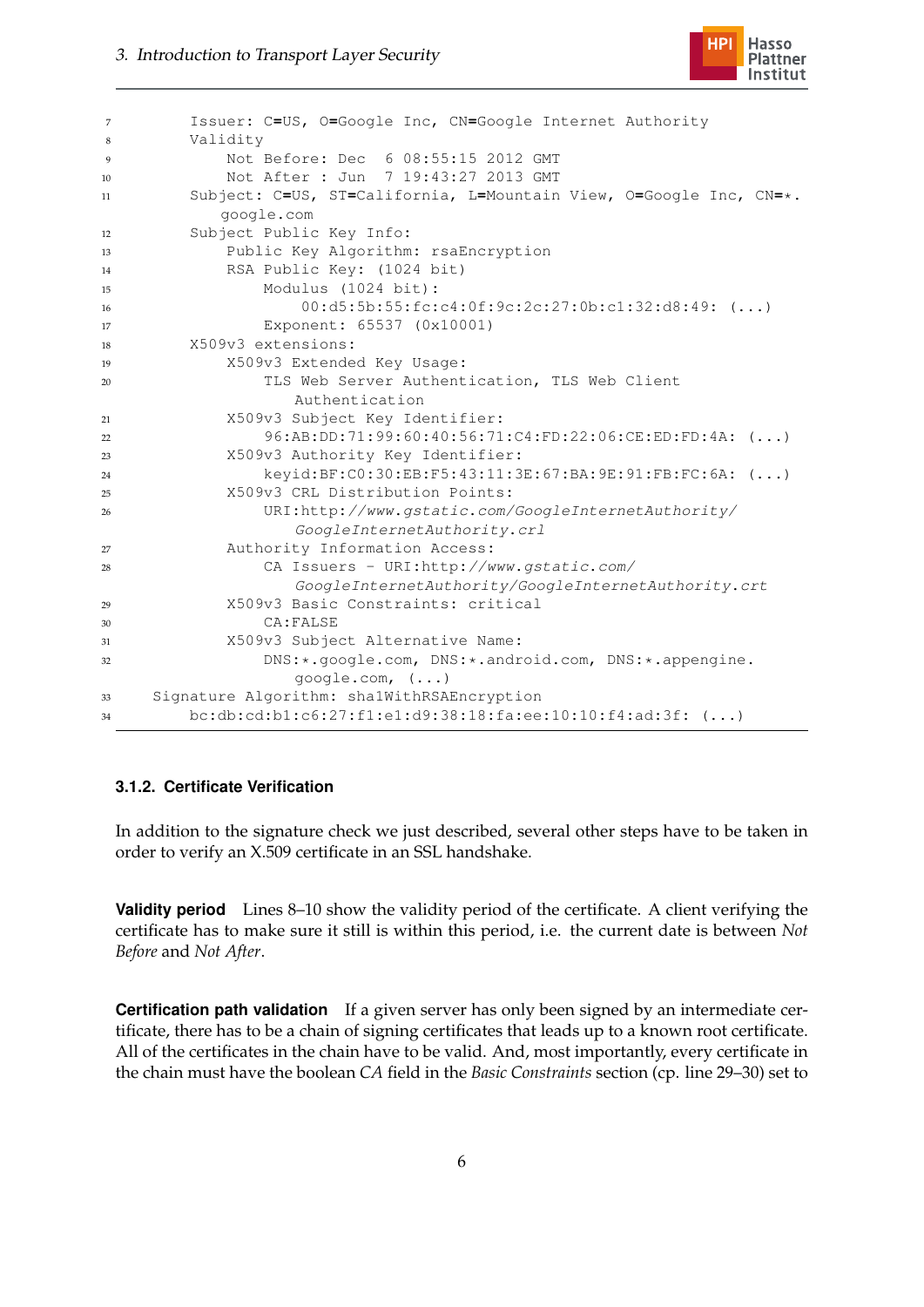

*true*. The purpose of this field is to prevent owners of ordinary server certificates from issuing new certificates that are then accepted by clients. CAs therefore must set it to *false* when issuing server certificates. Without this check, active Man-in-the-Middle attacks become possible: Clients would suddenly accept a certificate for *www.yahoo.com* signed by the server certificate of *google.com* because there is a chain of certificates leading up to a trusted Root CA. There have been numerous instances where the test was not implemented, as we will explain in section [4.3.](#page-14-0)

**Host name matching** The *Subject* section on line 11 contains the identity associated with this certificate. When using HTTP over TLS, it is critical to make sure that the identity presented on the certificate corresponds to the identity that was expected when the user's web browser made the HTTP request. In HTTPS this is done by comparing the hostname for the server, which can be obtained from the request URI, with the information in the server certificate. There are basically two ways to accomplish this. The deprecated way is to compare against the *Common Name* from the *Subject* field (cp. line 11). Since X.509 was originally designed for use in the X.500 directory services, Subject is an X.500 Distinguished Name (DN) and not really intended to be used with DNS names. Instead, CAs are encouraged to use the *Subject Alternative Name* extension from X.509 v3 instead. As you can see in line 32 of the listing, it contains a sequence of DNS names. It is also possible to specify wildcard names.

**Certificate revocation** Certificates are intended to be valid for the entire period specified in the Validity section. Occasionally, however, they have to be revoked earlier, e.g. because the corresponding private key was stolen or otherwise compromised. There are two ways to accomplish this. The first is called Certificate Revocation List (CRL). The *CRL Distribution Points* section of the X.509 certificate allows to specify lists of mechanisms to retrieve CRLs combined with on optional reason for the revocation (e.g. compromised private keys). In our example certificate from listing [1](#page-6-1) one CRL is given in the form of a URI. A client would download the CRL from that URI and check whether it contains an entry for the certificate it is trying to verify. The RFC for X.509v3 also contains an ASN.1 specification of the CRL format. The second mechanism is the *Online Certificate Status Protocol* (OCSP). In OSCP clients can send requests about the status of a certificate to an OSCP Responder. The reponder will reply with a digitally signed message that indicates whether the status is valid, invalid or unkown.

### <span id="page-8-0"></span>**3.2. History**

TLS is based on an earlier security protocol called Secure Sockets Layer (SSL). SSL was originially developed by Netscape. SSL v2 was the first version that Netscape released to the public in 1994. It was later revised several times because it contained numerous severe security flaws. These ultimately led to the release of SSL v3 in 1996, which was essentially a redesign and was not backwards-compatible to SSL v2.

TLS, unlike SSL, is standardized by the Internet Engineering Task Force (IETF) and published in RFCs. The first release, TLS 1.0, took place in 1999 as RFC 2246. [\[14\]](#page-25-2) TLS 1.1 followed in 2006 to fix a cryptographic vulnerability. [\[15\]](#page-25-3) The corresponding attack called BEAST is explained in section [4.4.](#page-16-0) The most recent version, TLS 1.2, changes the pseudo-random function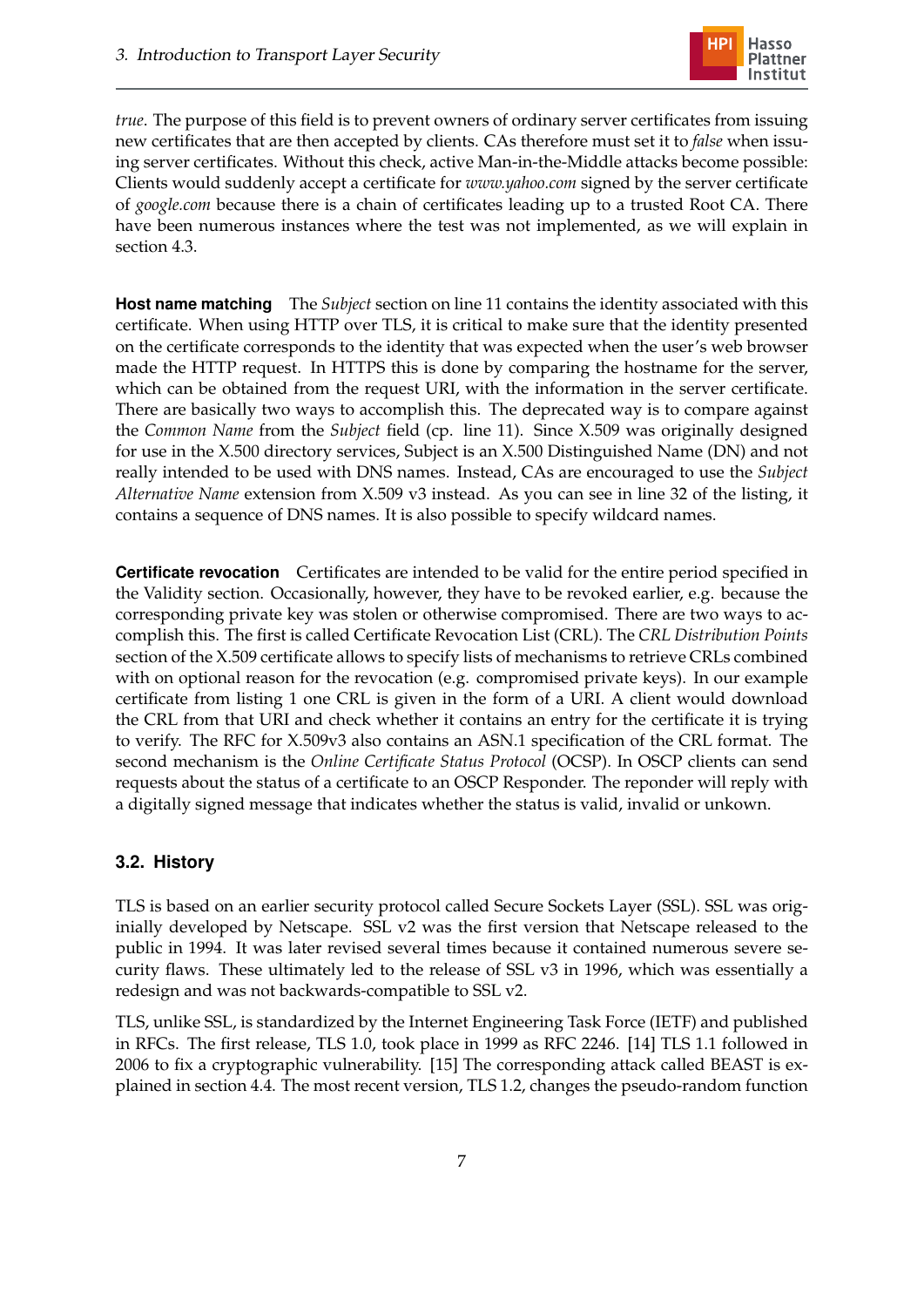

mentioned in the previous section: While TLS up to version 1.1 relied on a combination of the MD5 and SHA-1 hash functions, TLS 1.2 uses the more secure SHA-256. [\[16\]](#page-25-1)

In addition to the specifications for each version of TLS, several other RFCs refine and extend the standard. For example, RFC 6176 removes the possibility to renegotiate the use of SSL 2.0 in TLS 1.2.

#### <span id="page-9-0"></span>**3.3. Implementations**

Developers who want to secure communication of their applications have a number of possibilities depending on the application architecture and environment. Developers of web applications need to configure their web server to serve applications over HTTPS. Since modern web browsers all implement HTTPS and abstractions hide it from application developers, not much has to be done for the client-side implementation of an application. We give a short overview of best practices for server- and client-side HTTPS in section [5.](#page-18-0) It is noteworthy that as of early 2013, only few browsers support TLS 1.1, and virtually none TLS 1.2.

Developers of applications that use their own application layer protocol instead of HTTP can choose from many available TLS implementations. The two biggest differentiating factors between implementations are licensing model and platform and operating system support. Three widely used free and open-source implementations with support for several large operating systems are *OpenSSL*<sup>4</sup> , *GnuTLS*<sup>5</sup> and *Network Security Services (NSS)*<sup>6</sup> . All are available for at least POSIX and Windows platforms. GnuTLS was created as a GPL-compatible alternative to OpenSSL, which is licensed under the Apache License 1.0. NSS evolved from the security code in Netscape Navigator and is still the TLS library used in Mozilla Firefox and Google Chrome. An extensive comparison of different implementations can be found at [\[2\]](#page-24-5).

Applications that communicate over HTTP but are not web applications, like e.g. many Smartphone applications or command-line clients for HTTP APIs typically use HTTP client libraries that wrap one of the common SSL implementations. Examples include *libcurl*<sup>7</sup> , *Apache HttpClient<sup>8</sup>,* or the Python module *urllib<sup>9</sup>*. A recent paper by Georgiev et al. has shown that such applications often have certificate validation flaws, mainly caused by confusing APIs and a lack of understanding by application developers. [\[21\]](#page-25-4)

# <span id="page-9-1"></span>**4. Security of TLS**

#### <span id="page-9-2"></span>**4.1. Introduction**

Even though designed as a secure protocol, TLS has vectors for attacks. A model for this has been introduced by Ivan Ristić, who created a map of the SSL Threat Model [\[37\]](#page-27-1). In our

<sup>7</sup><http://curl.haxx.se/libcurl/>

<sup>4</sup><https://www.openssl.org/>

<sup>5</sup><http://www.gnutls.org/>

<sup>6</sup><http://www.mozilla.org/projects/security/pki/nss/>

<sup>8</sup><https://hc.apache.org/httpcomponents-client-ga/>

<sup>9</sup><http://docs.python.org/2/library/urllib.html>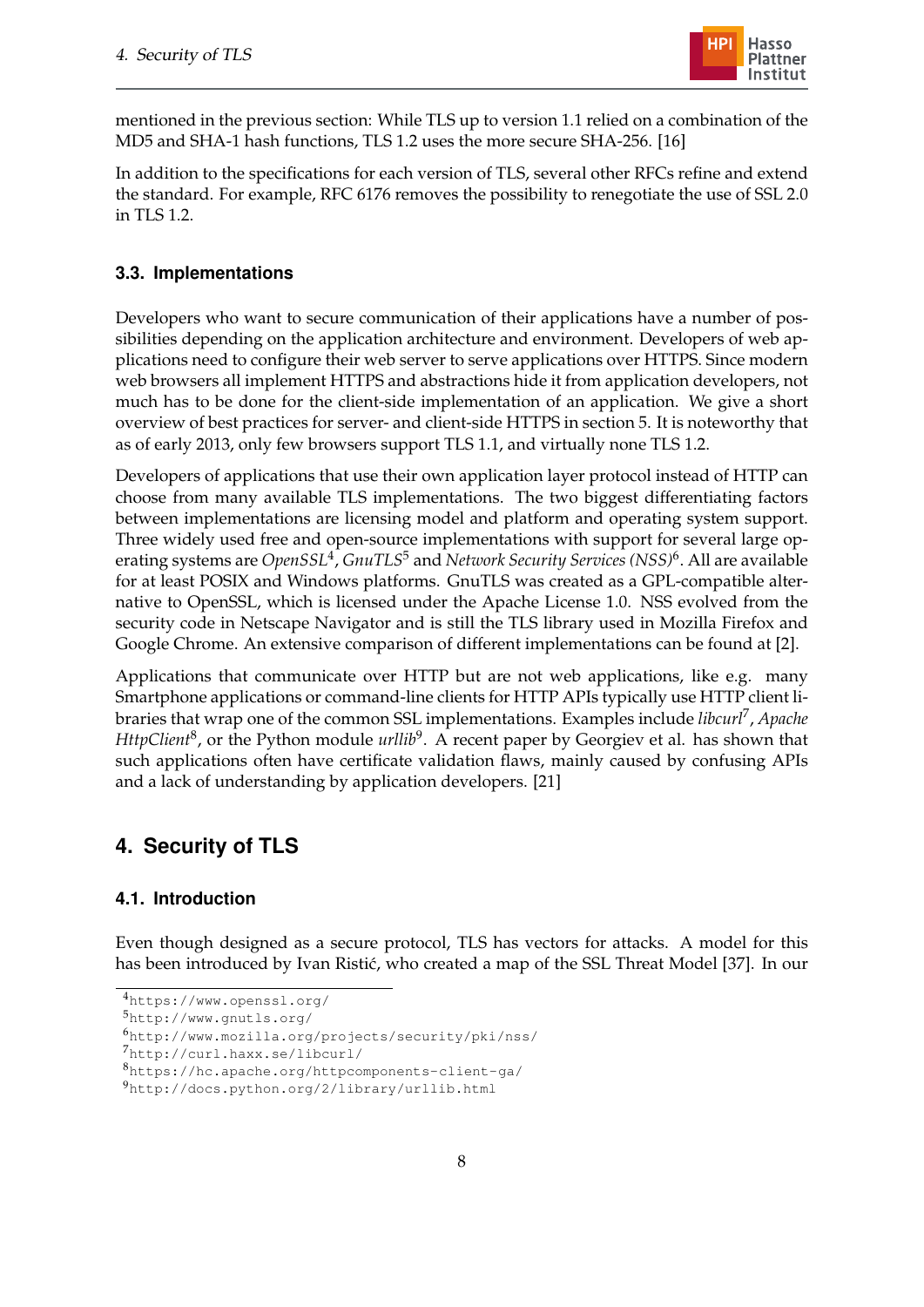

considerations, we limit ourselves to four categories:

- 1. server-side and configuration issues
- 2. client-side implementation issues
- 3. protocol-level and cryptographic issues
- 4. authenticity framework

In the following, we will show some attack vectors around these categories in the context of web security. We do not try to create a complete listing of threats here, but rather highlight some popular issues. Many of the issues were identified in publications like the OWASP Top 10 [\[8\]](#page-24-2) or IT-Grundschutz-Baustein B 5.21 Webanwendungen<sup>10</sup>. In our research, we mainly concentrated on the first two categories.

#### <span id="page-10-0"></span>**4.2. Server-side Configuration Issues**

**Unprotected Resources** The most obvious security issue is to omit encryption when transmitting sensitive data, because an attacker might be able to eavesdrop on the connection as demonstrated with Firesheep in section [2.3.](#page-3-1) It is to be noted that the encryption has to be in place for all sensitive data transmissions. For instance in the Firesheep example, the username and password data was protected by using TLS on the login flow, but the session cookie was not protected afterwards and thus opened a vector for attack.

**Mixed content** When a webpage is transmitted over a secure connection, it is necessary that all linked resources are transmitted over a secure connection as well. If just one element in the page is transmitted over an unsecured connection, an attacker might be able to tamper with that content and compromise all content on the webpage, e.g. by injecting JavaScript or changing an image to misleading content for the user. Current Browsers display a mixed content warning but don't abort the connection. An example of mixed content [\[33\]](#page-26-1) and the browser response can be seen in Figure [3.](#page-11-0)

**Insecure cookies** A standard way in web applications to keep state with a user between requests is by setting cookies in the web browser. A common state to keep is the authentication of a logged-in user. Usually, a secret token authenticating the user is saved in a cookie. On each request, the cookie with the token is transmitted to the server, where after evaluation e.g. access to restricted resources is granted. Cookies in unencrypted connections are prone to theft via eavesdropping, as demonstrated earlier with Firesheep in section [2.3.](#page-3-1) Thus it is recommended to transmit sensitive cookie information only over a secure connection, by setting the *Secure* flag on a cookie. If this flag is not set, an attacker might be able to force the client to an unencrypted connection, where the cookie would be visible in an eavesdropping attack.

<sup>10</sup>[https://www.bsi.bund.de/DE/Themen/ITGrundschutz/itgrundschutz\\_node.html](https://www.bsi.bund.de/DE/Themen/ITGrundschutz/itgrundschutz_node.html)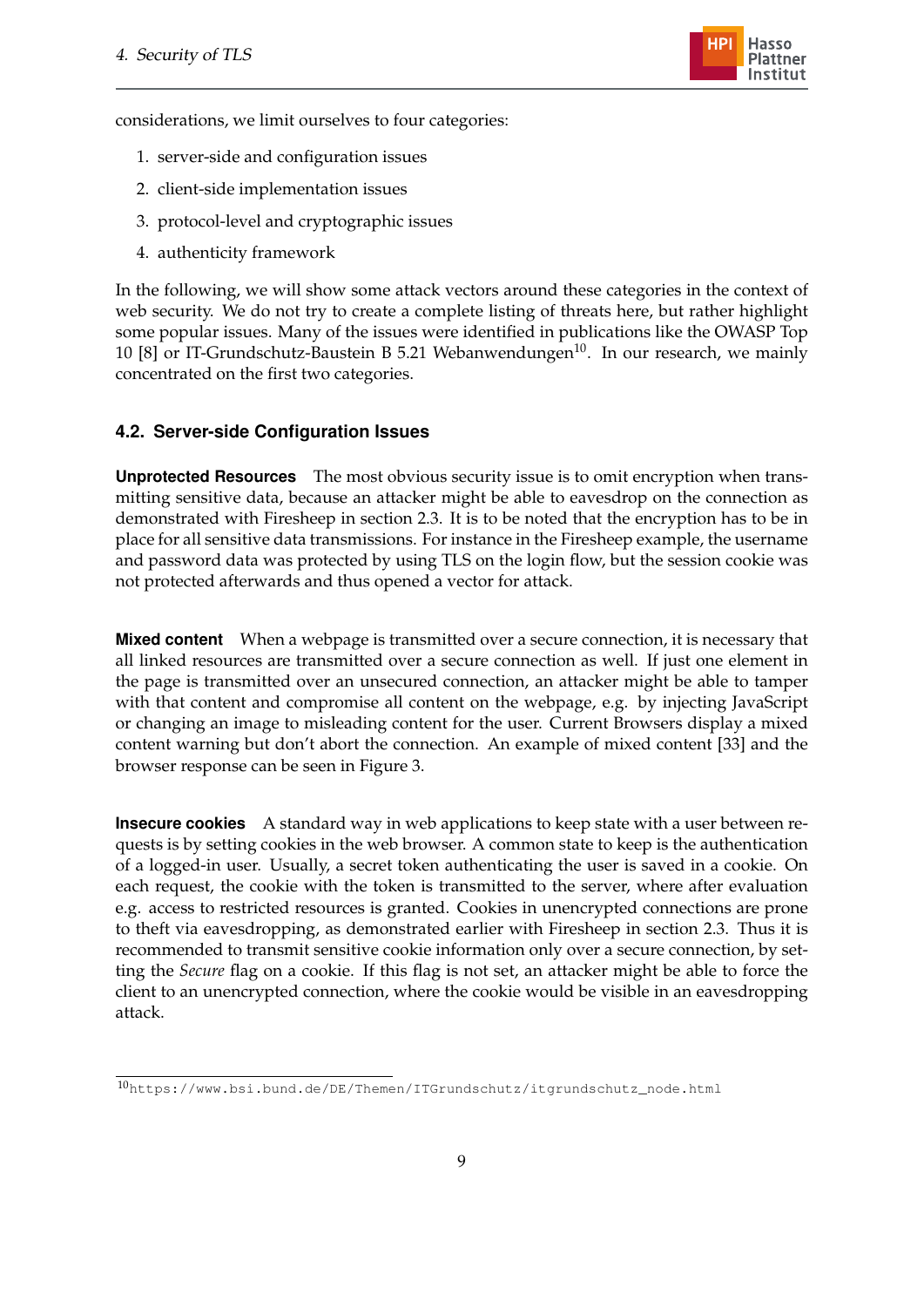



Figure 3: Mixed content on <https://www.hpi.uni-potsdam.de/willkommen.html> in Chrome Version 23.0.1271.95

<span id="page-11-0"></span>An example of the correct configuration of a secure cookie on *google.com* can be seen in Figure [4.](#page-12-1)

**Weak protocol versions and ciphers or key exchanges** During the TLS Handshake, the client and server negotiate which protocol version, cipher and key exchange to use. Some of these versions are considered weak and stronger versions should be used. We will treat some attacks on weaker versions in section [4.4.](#page-16-0) Which versions to use is a trade-off between enforcing security by preferring stronger versions and allowing legacy-compatibility to clients with weaker versions. Since the negotation part of the handshake is unencrypted, an attacker performing a man-in-the-middle attack (MITM) can degrade the connection to the weakest versions allowed by both server and client. Thus the connection to a server is only as secure as the weakest version allowed. We will cover which versions to choose in Section [5.](#page-18-0)

**Vulnerable libraries** When using SSL, developers will usually not implement the protocol themselves but rather rely on existing libraries. These libraries will issue updates from time to time, sometimes including fixes for security vulnerabilities. As an example, OpenSSL is one of the most popular libraries for TLS, for which in 2012, 5 security advisories and 15 versions including bug fixes and security fixes were released. [\[3\]](#page-24-6)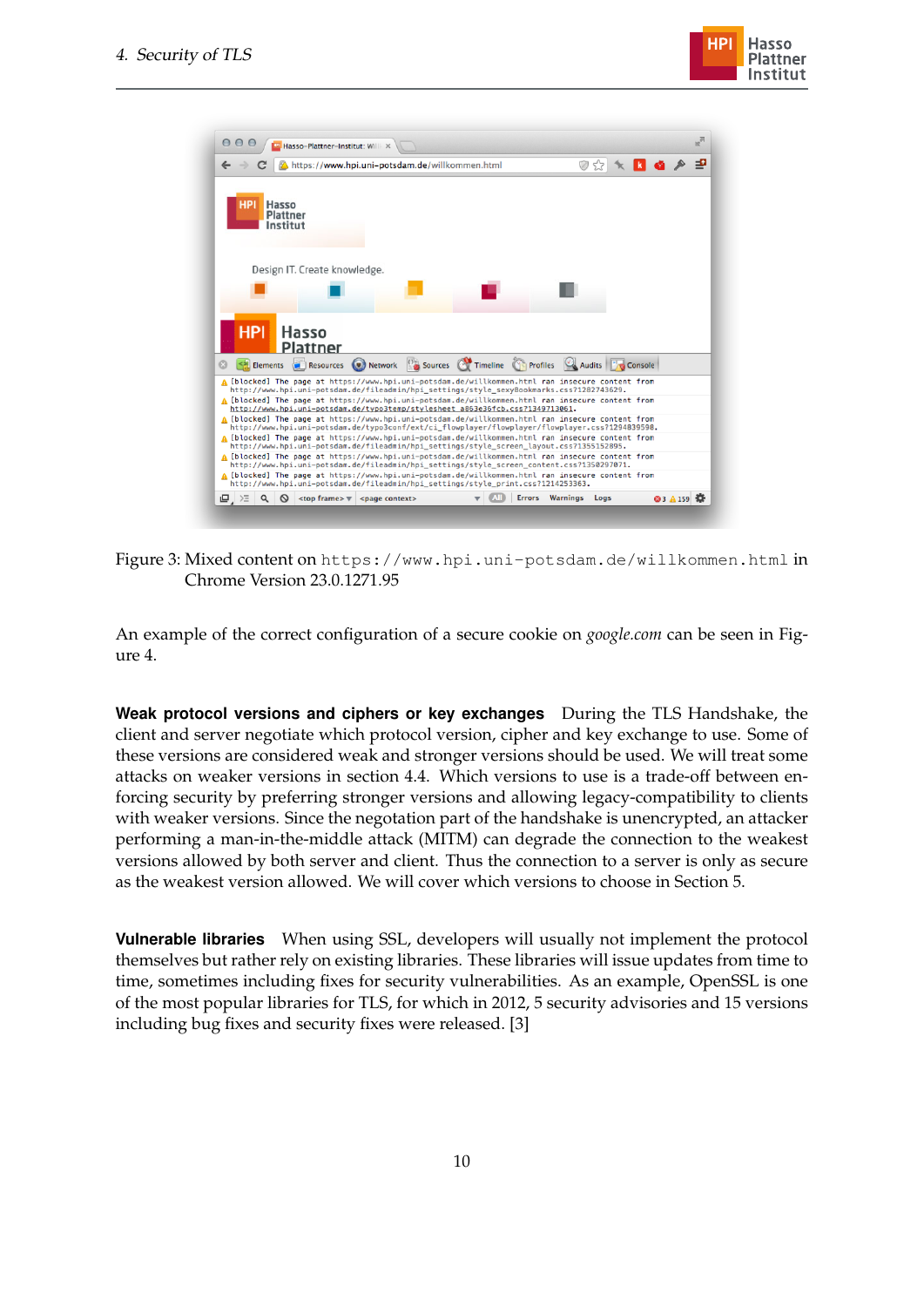

| https://www.google.com<br>$\leftarrow$ $\rightarrow$<br>$\mathbf{C}$                                                                                 |                        |                              |                            |                    |                   | ■☆★■●♪     |                          |    |  |
|------------------------------------------------------------------------------------------------------------------------------------------------------|------------------------|------------------------------|----------------------------|--------------------|-------------------|------------|--------------------------|----|--|
| +Johan<br><b>Search</b><br>Images                                                                                                                    | Play<br><b>Maps</b>    | YouTube<br><b>News</b>       | Gmail<br><b>Drive</b>      | Calendar<br>More - |                   |            |                          |    |  |
|                                                                                                                                                      |                        |                              |                            |                    | Johan Uhle 0      |            | $+$ Share                |    |  |
| Google                                                                                                                                               |                        |                              |                            |                    |                   |            |                          |    |  |
|                                                                                                                                                      |                        |                              |                            |                    |                   |            |                          |    |  |
|                                                                                                                                                      |                        |                              | Profiles & Audits          | Console            | $\mathbb{S}$      |            |                          |    |  |
| Elements & Resources Network <b>B</b> Sources Timeline<br>www.google.com                                                                             | Name                   | Value                        | <b>Domain</b>              | Path               | <b>Expires</b>    | Size       | <b>HTTP</b>              | Se |  |
|                                                                                                                                                      | <b>HSID</b>            | A-ArmHO.                     | .google.com                |                    | Fri, 09           | 21         | $\overline{\mathcal{L}}$ |    |  |
|                                                                                                                                                      | <b>SSID</b>            | A9eUQSu                      | .google.com                |                    | Fri, 09           | 21         |                          | ◢  |  |
|                                                                                                                                                      | <b>APISID</b>          | YkSEEF3s                     | .google.com                |                    | Fri, 09           | 40         |                          |    |  |
|                                                                                                                                                      | <b>SAPISID</b><br>PREF | gH2ahW                       | .google.com                |                    | Fri, 09           | 41         |                          | √  |  |
| https://www.google.com                                                                                                                               | <b>NID</b>             | $ID = 0d21$<br>$67 = v n 7t$ | .google.com<br>.google.com |                    | Fri, 19<br>Thu, 2 | 105<br>216 |                          |    |  |
| https://plus.google.com                                                                                                                              | SID                    | DQAAABI                      | .google.com                |                    | Sat. 17           | 398        |                          |    |  |
|                                                                                                                                                      |                        |                              |                            |                    |                   |            |                          |    |  |
| Ø.<br>DI Web SQL<br>IndexedDB<br><b>Executive</b> Local Storage<br><b>V</b> Session Storage<br><b>V</b> Cookies<br>www.google.com<br>plus.google.com |                        |                              |                            |                    |                   |            |                          |    |  |

<span id="page-12-1"></span>Figure 4: Correctly configured secure cookie on google.com in Chrome Version 23.0.1271.95

### <span id="page-12-0"></span>**4.2.1. Circumventing Encryption with sslstrip**

**Introduction** In 2009 at the BlackHat DC Conference, researcher Moxie Marlinspike [\[32\]](#page-26-2) introduced an attack on the communication between a web services and a browser. [\[26\]](#page-26-3) He demoed the attack with the tool sslstrip. [\[31\]](#page-26-4)

As explained earlier, many web services do not secure all resources they offer, but only secure access to some resources. Typically resources that are secured involve authentication and the transmission of sensitive data.

Given this separation, there is a moment for the browser to switch from loading unsecured resources to secured resources. This happens either 1) with a redirect (HTTP status 301 or 302) or 2) a hyper link to the secured resource (typically  $\langle a \text{ href} = \text{hftps:} / / [..] \rangle$ "). Both are sent over a plaintext HTTP connection.

This is the point where sslstrip acts by using a man-in-the-middle attack. Whenever the server uses one of the aforementioned means to switch to a HTTPS connection, sslstrip replaces these towards the client to keep a plaintext HTTP connection, but proxies the requests to HTTPS towards the server. Thus the attacker is able to read the transmitted data, but for the server the connection appears regularly encrypted. In the next section, we will describe the attack in detail.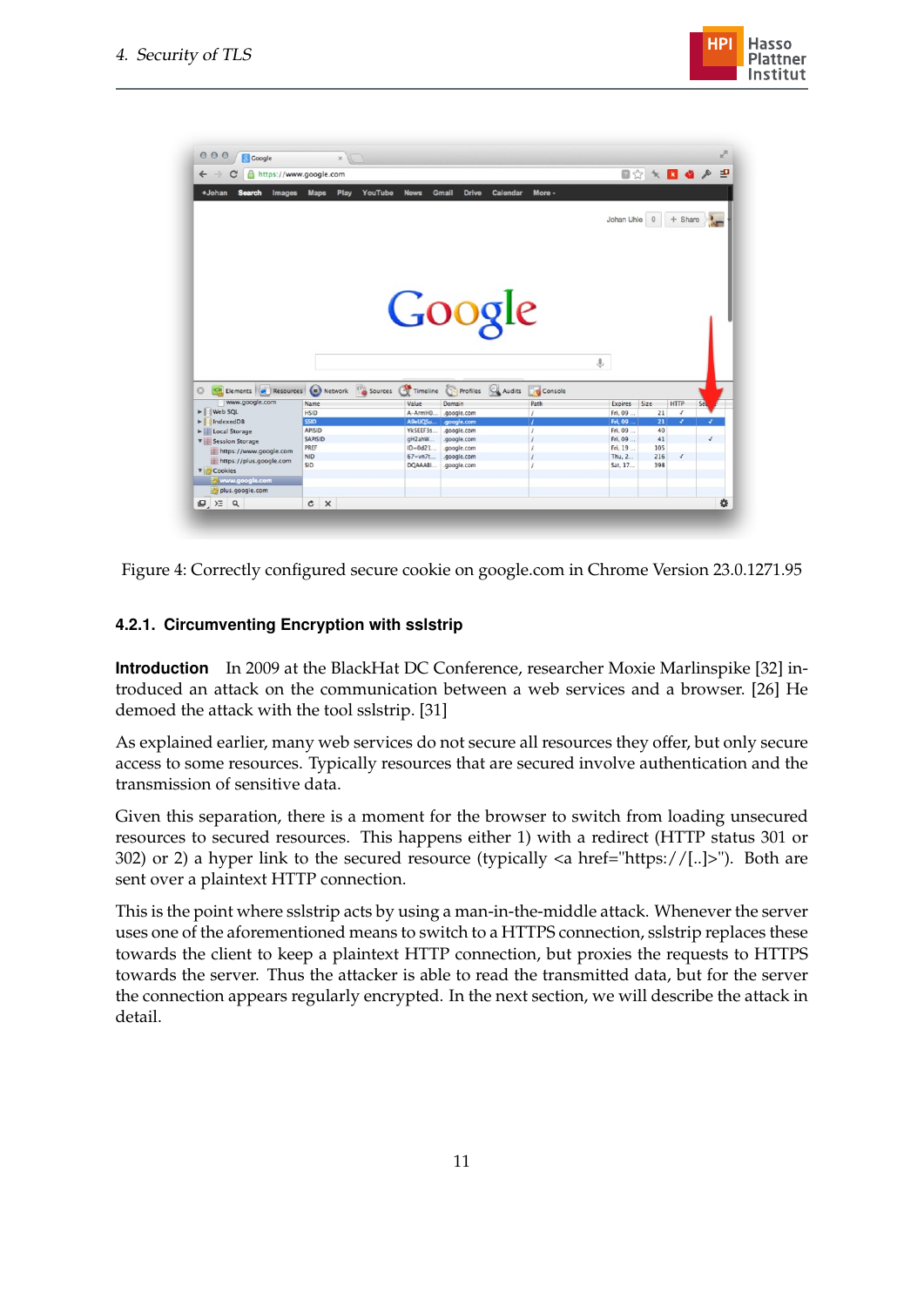



Figure 5: sslstrip attack

<span id="page-13-0"></span>**Anatomy of the attack** The first step for the attacker is to perform a MITM attack against the target's connection to the server. Usually an attacker intercepts the whole traffic between the target and the Internet. A common way for this is ARP spoofing $^{11}$ .

Once the MITM proxy is set-up, sslstrip will parse the HTTP plaintext responses from the server, looking for redirects or hyperlinks that change the plaintext HTTP connection to an encrypted HTTPS connection. Once such a means is found, sslstrip will change it back to a plaintext format (thus https:// becomes http://), and send it changed to the client, keeping track of all resources that have been changed this way.

When the target now requests one of the changed resources, sslstrip will proxy the plaintext request as a secured request to the server. When it receives the secured response from the server, it proxies the response back to the target in plaintext. In the response, it strips the HTTPS links and redirects again, just as depicted before.

The plaintext requests and responses can now be logged by the attacker and searched for sensitive data like account credentials or session cookies.

We demonstrated the attack against an account login on *www.google.com*. The attacker used sslstrip 0.9 and arpspoof on Ubuntu 10.4.3. The target was running Internet Explorer 10.0.9200.16384 on Windows 8. A screencast of the attack execution is available at [\[42\]](#page-27-2).

**Limitations of the exploit** When attacked, the connection from the target's browser to the sslstrip MITM proxy is not encrypted. Browsers indicate this by omitting cues that the con-

<sup>11</sup>[https://en.wikipedia.org/wiki/ARP\\_spoofing](https://en.wikipedia.org/wiki/ARP_spoofing)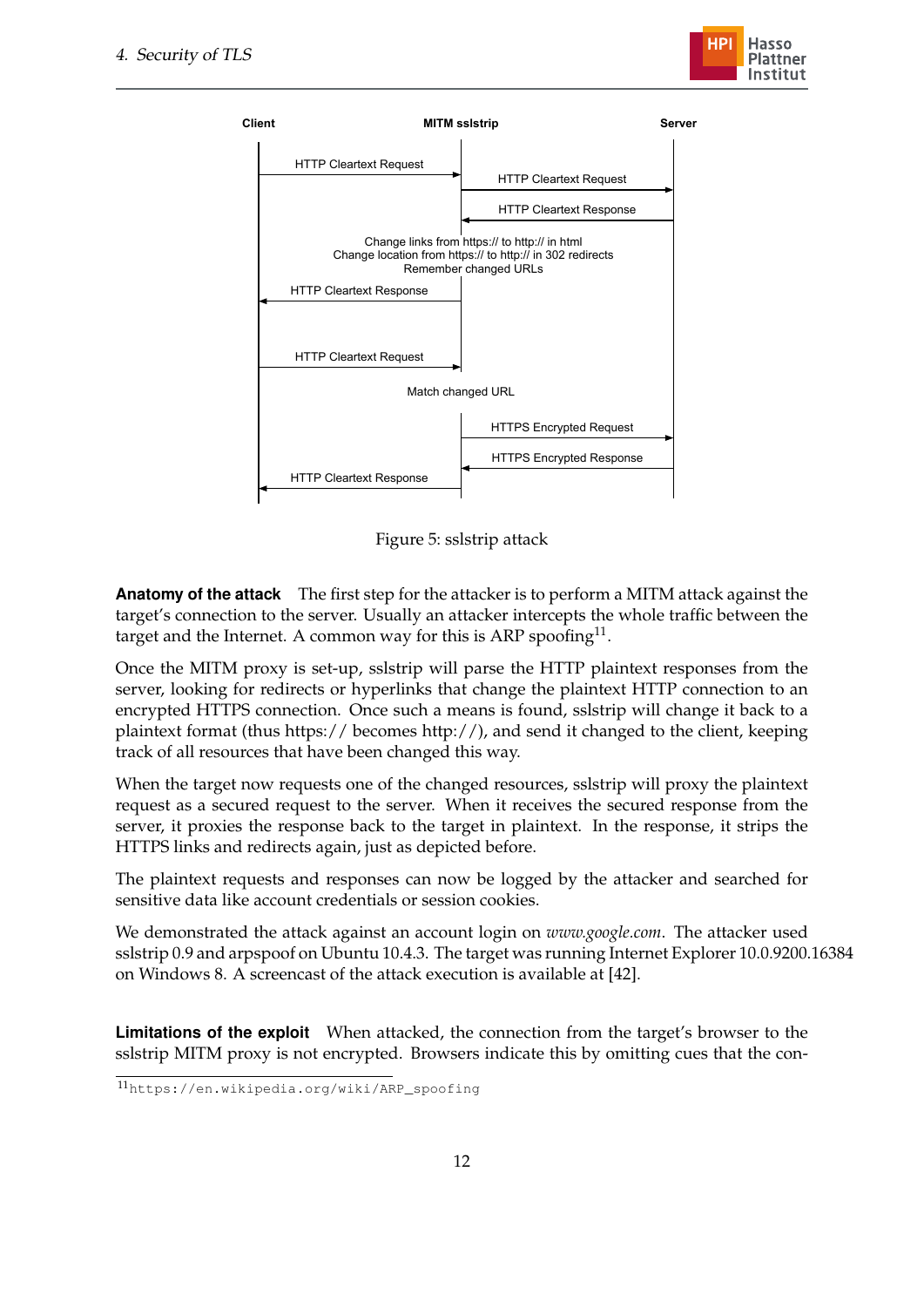

nection is secured. Common cues in the address bar include

- displaying the url starting with https://
- displaying a lock symbol
- displaying the name of the website's organization (if an Extended Validation certificate<sup>12</sup> is used)

With these cues missing, a user is able to determine that a connection is not secure. But as demonstrated by [\[44\]](#page-27-3), users typically do not notice the ways browsers display (or not display) the state of the security of the connection. Thus, it can be assumed that users will not notice the unsecured state of the connection and continue assuming that the connection is secure.

The attack only works if it can intercept the cross-over from a plaintext to a secured connection. For this to work, the client must use plaintext connections to start with. Usually, this is fulfilled whenever the user enters a website address in the browser's address field manually.

An effective counter-measure to this type of attack is the protocol HSTS. It is further explained in section [5.1.5.](#page-20-0)

## <span id="page-14-0"></span>**4.3. Client-side Implementation Issues**

### <span id="page-14-1"></span>**4.3.1. Overview**

When using SSL as a client, many issues arise from the incorrect use of SSL libraries or bugs in said libraries. This was shown for example by Georgiev et al. [\[21\]](#page-25-4) and Fahl et al. [\[20\]](#page-25-5). Next we will show one of these attacks stemming from an insufficient client implementation.

### <span id="page-14-2"></span>**4.3.2. A MITM attack on an HTTPS Connection**

**Introduction** Performing a MITM attack on a TLS-secured connection usually does not yield results for an attacker. The packets are encrypted and the attacker usually is not able to decrypt them themselves in reasonable time (with the exception of cryptographic attacks as covered in section [4.4\)](#page-16-0). The only thing the attacker can do is proxy the packets between server and target. But what if the attacker would be able to establish an encrypted connection in both directions, one encrypted connection to the target and another encrypted connection to the server. In this case, the connection data would be available in cleartext to the attacker. In this chapter we will show the anatomy of such an attack with the example of broken hostname validation in the client for null-prefix certificates.

**Null-Prefix Attacks using sslsniff** To perform a man-in-the-middle attack against HTTPS connections we first need to intercept the traffic between the victim and the Internet, as shown before in Section [4.2.1.](#page-13-0)

<sup>12</sup>[https://en.wikipedia.org/wiki/Extended\\_Validation\\_Certificate](https://en.wikipedia.org/wiki/Extended_Validation_Certificate)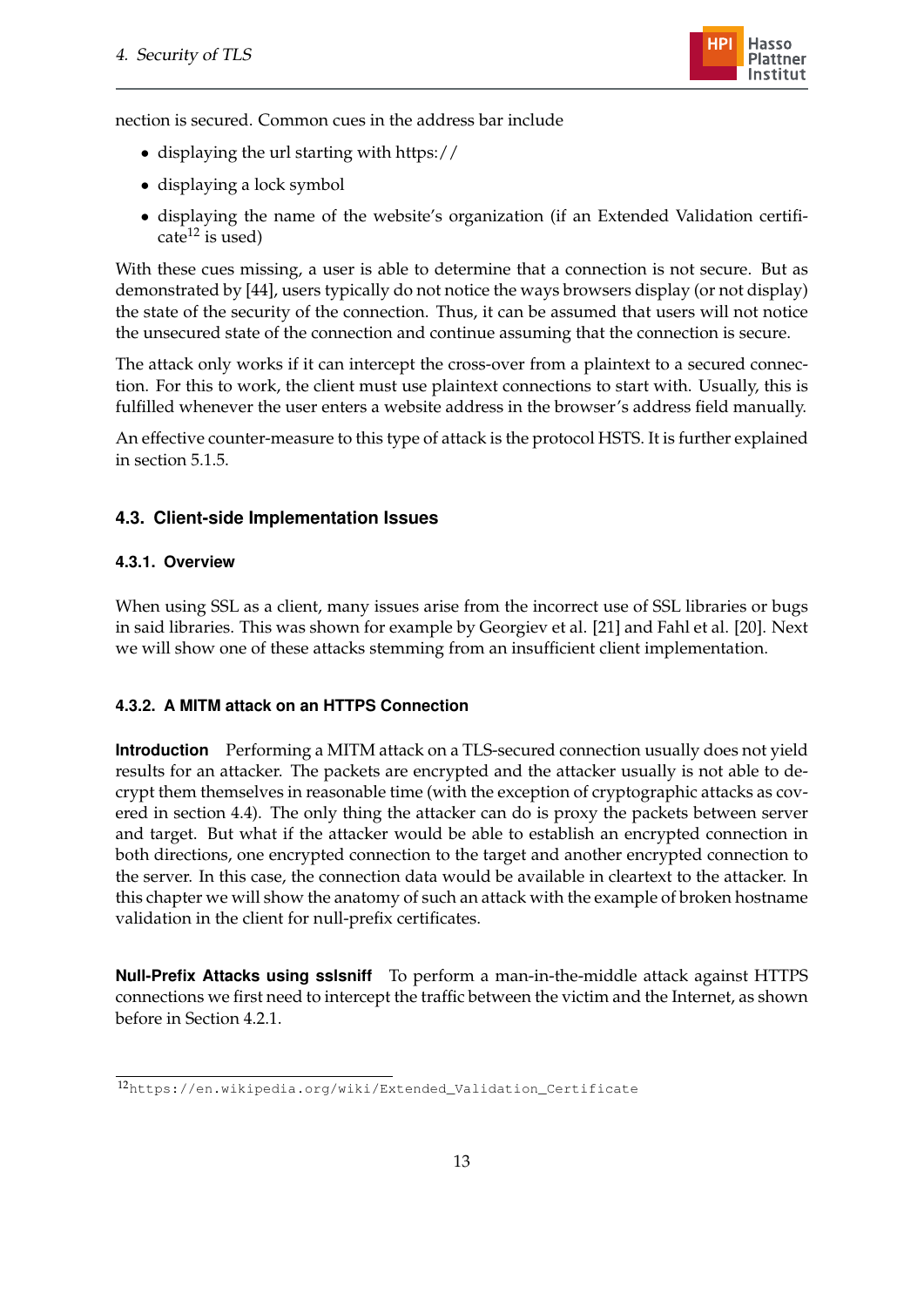

The next step is to establish HTTPS connections to both, the client and the server. The connection between attacker and server is trivial, since to the server the attacker is just another client connecting. The connection between attacker and target is the interesting point. To encrypt this connection, the attacker has to use their own private certificate. This certificate has to pass the client's certificate validation (as explained before in section [3.1.2\)](#page-7-0). We will now discuss how to obtain a certificate the target trusts.

Let's look at each certificate verification criteria. Acquiring any certificate that is neither expired nor revoked is easy. Getting one that also has an intact chain of trust is difficult. There are two major ways:

The first one is to install an own CA certificate on the target's machine. Ways to achieve this are social engineering to trick the target into installing the attacker's root certificate or the attacker breaking into the target's machine to install the certificate themselves. Both ways are impractical since they are time consuming and work differently (if at all) for each target.

The second one is to get a certificate signed by a CA the target trusts. Given that there is a number of CAs that every browser trusts today, the attacker will have to go to one of these CAs to acquire a certificate. During the issuing process, the CAs are bound to check that the certificate applicant is permitted to register a certificate for said domain. Tricking a CA to issuing a fraudulent certificate (e.g. by social engineering or compromising their infrastructure) is likely possible but infeasible for our purposes.

**Certificate with a NULL character in the common name** When a client validates a certificate, they have to match the currently accessed domain with the common name field in the certificate. For example, if the client accesses *www.dropbox.com* and the certificate has the field *CN=\*.dropbox.com*, the check is valid. On the other hand, if the certificate's common name field is e.g. *CN=\*.attacker-website.com* the validation fails.

But in 2009 at the BlackHat US 09 conference, Moxie Marlinspike published a vulnerability of this check in some TLS client implementations [\[27\]](#page-26-5).

These use the *strcmp()* function to compare the current domain and the allowed common name from the certificate. The common name attribute from a X.509 certificate is to be interpreted as a pascal string, but *strcmp()* interprets the string as a C string, which are terminated by a NULL byte  $(\lambda x00)$ . So if the attacker generates a certificate with a common name like *CN=\*.dropbox.com\x00.attacker-website.com*, the client will only compare the string until the NULL character and omit the later part of the string in the comparison. I.e., in our example it assumes the certificate is valid for *\*.dropbox.com*. An attacker is able to acquire a certificate with such a common name from a CA since a NULL character is interpreted as a normal character in the subdomain.

**Executing the Attack with sslsniff** *sslsniff* [\[30\]](#page-26-6) is a tool that was originally introduced by Moxie Marlinspike in 2002 [\[32\]](#page-26-2) as a proof-of-concept for a similar security vulnerability involving the check of the Basic Constraint flag in X.509 certificates. [\[25\]](#page-26-7) The tool allows a MITM attacker to switch certificates on a secured connection. This can be targeted to specific domains only, whereas the rest of the traffic is left untouched. In our specific case, we can use the NULL character certificate to intercept a secure connection to *www.dropbox.com*.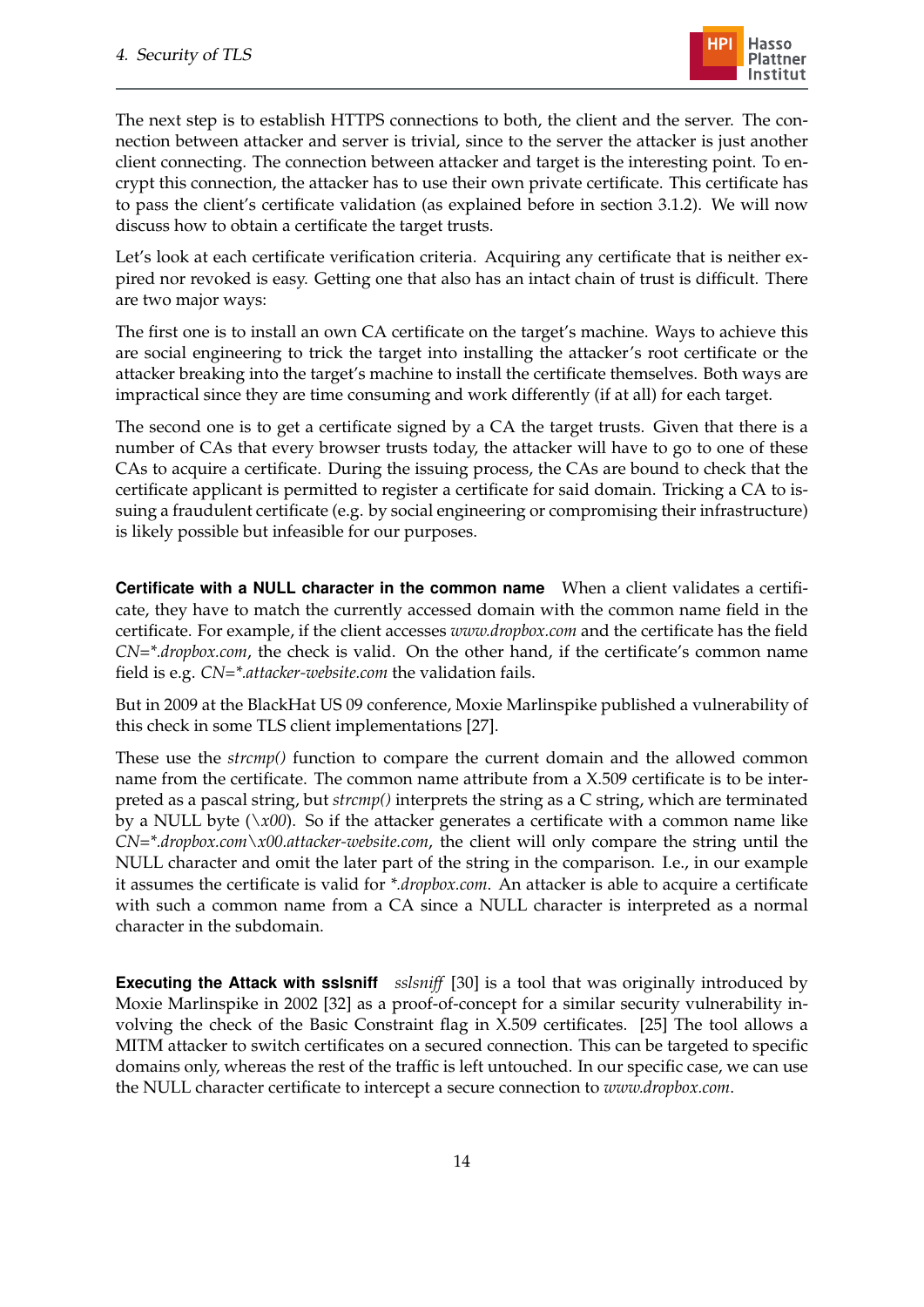



<span id="page-16-1"></span>Figure 6: Overview of the attack with sslsniff

In our tests, we successfully executed the attack using sslsniff 0.8 on Ubuntu 10.4.3 and arpspoof on the attacker machine. The target was running Mozilla Firefox 2.0.0.20 on Windows 8 and accessed *www.drobox.com*. Since this test was only for academic purposes, we simplified the test setup by not acquiring a real certificate, but instead generated our own CA and NULL character certificate.

A screencast of the attack is available at [\[41\]](#page-27-4). An overview over the setup of the attack is visible in Figure [6.](#page-16-1)

## <span id="page-16-0"></span>**4.4. Cryptographic attacks**

As explained in section [3,](#page-4-0) TLS makes use of several cryptographic functions. These are used in various steps of implementing the protocol and users can choose which exact function to use in each step. Some of these functions have proven vulnerabilities and we will now introduce some attack vectors based on such weaknesses.

**MD5 collisions** MD5 is a cryptographic hash function. In TLS, a hash function is used to validate the chain of trust for X.509 certificates (as described in section [3.1.1\)](#page-6-0). It has been shown by Wang et al. that MD5 is prone to collisions. [\[43\]](#page-27-5) In [\[38\]](#page-27-6) Stevens et al. showed that by exploiting an MD5 hash collision, it it possible to create a rogue CA certificate that is trusted by browsers. In response to the attack, CAs do not issue certificates with MD5 signatures anymore <sup>13</sup>, but rather use other functions preferably from the SHA family.

**BEAST** To encrypt data payload, TLS uses a chosen cipher. When using a CBC cipher, TLS can be prone to the BEAST attack. [\[17\]](#page-25-6) It exploits a vulnerability shown by Brad [\[10\]](#page-24-7) [\[11\]](#page-24-8) that sensitive information in a CBC encrypted stream can be extracted via brute force guesses

<sup>13</sup>http://www.win.tue.nl/hashclash/rogue-ca/#sec71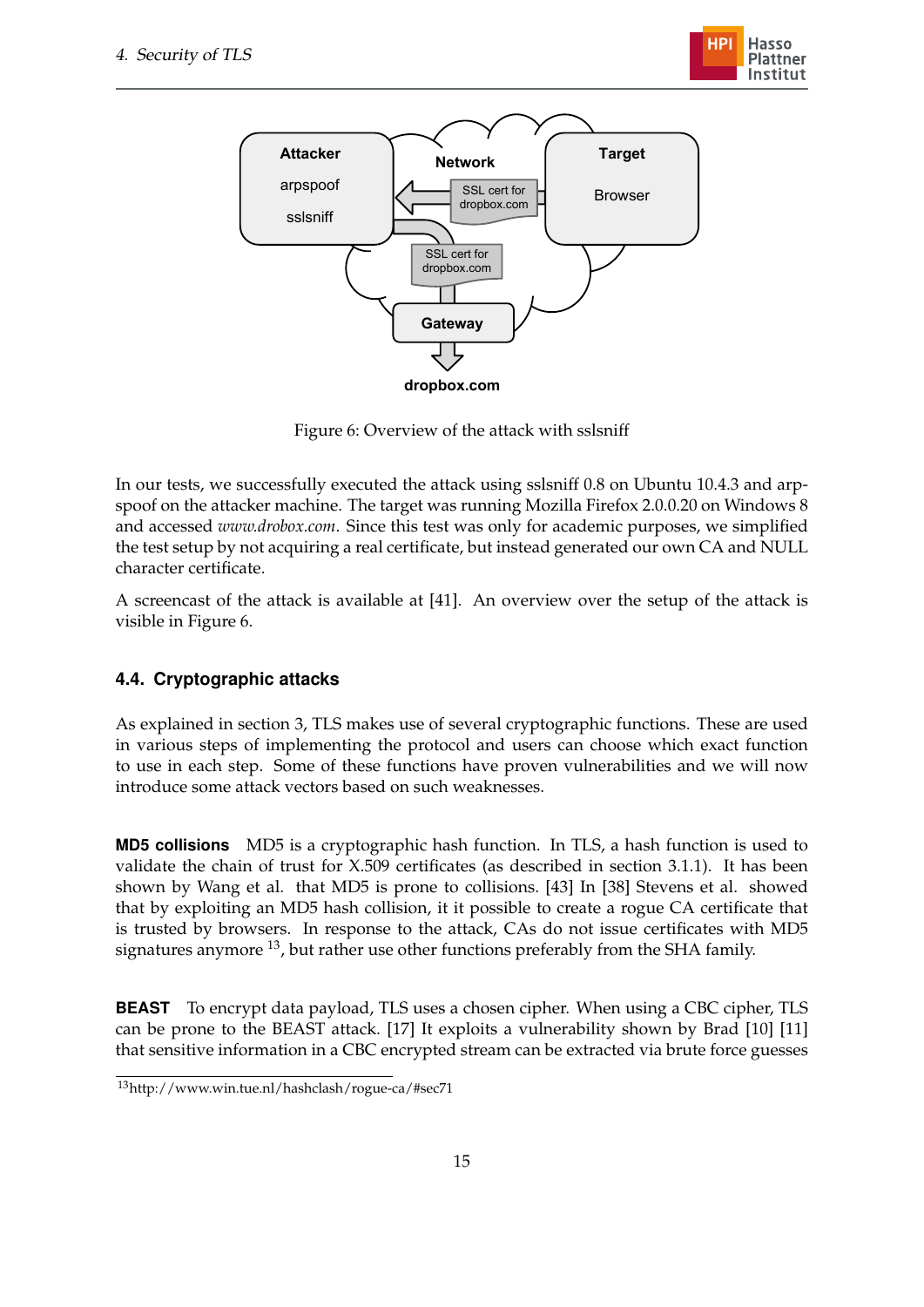

when knowing the initialization vector. Among the proposed counter measures are enforcing a stream cipher like RC4 on the server, updating to TLS 1.1 (which might not be supported by clients) or prepending each encrypted packet with an empty packet, which forces a new random initialization vector (which breaks some TLS implementations). [\[45\]](#page-27-7) [\[5\]](#page-24-9)

**CRIME** The CRIME attack [\[18\]](#page-25-7) is similar to the BEAST attack, in that sensitive information can be derived from an encrypted connection. Here, the exploited characteristic is information leakage if compression is used. [\[23\]](#page-25-8) As a counter measure, most browsers have disabled compression for headers, when using TLS.<sup>14</sup>

### <span id="page-17-0"></span>**4.5. Authenticity Framework**

While the vast majority of security issues can be fixed by revising parts of the implementations or even the protocol specification itself, a major problem arises from the role CAs play in the authenticity of the system. Security incidents like the compromise of the DigiNotar CA demonstrated the issues of the Certification Authority system when attackers were able to issue fraudulent certificates for Google services which were later used to conduct man-in-themiddle attacks on Iranian Internet users. [\[1\]](#page-24-10)

Moxie Marlinspike has written about the flaws and is also the author of the proposed solutions which we describe in this section. [\[28\]](#page-26-8) [\[29\]](#page-26-9) According to him, the issue can be best described as a lack of *Trust Agility*: In TLS, trust is largely based on the inclusion of an organization's certificate in the Root CA store. The decision to include a certificate is difficult to reverse because doing so has the potential to disrupt many services relying on the inclusion of a certain root certificate. Similarly, if an individual user were to explicitly mistrust one Certification Authority, they would lose trust to all services and websites that have used that CA to establish their authenticity.

### <span id="page-17-1"></span>**4.5.1. Convergence**

Convergence is a system that is aimed at replacing the current Certificate Authority model with one that offers trust agility. It was first described by Marlinspike in [\[29\]](#page-26-9). In Convergence, a website's authenticity is not based on a single CA but rather on several *Notaries*. Clients verify a server's certificate with every one of the notaries. In the case of a disagreement, the user can choose whether a single notary's trust suffices, the majority decision is trusted or consensus between all parties is required.

### <span id="page-17-2"></span>**4.5.2. Public Key Pinning**

While Convergence is basically a separate authenticity infrastructure, there are also proposals to address the problem with authenticity differently. One of these is Public Key Pinning.

<sup>14</sup>e.g. <https://chromiumcodereview.appspot.com/10825183>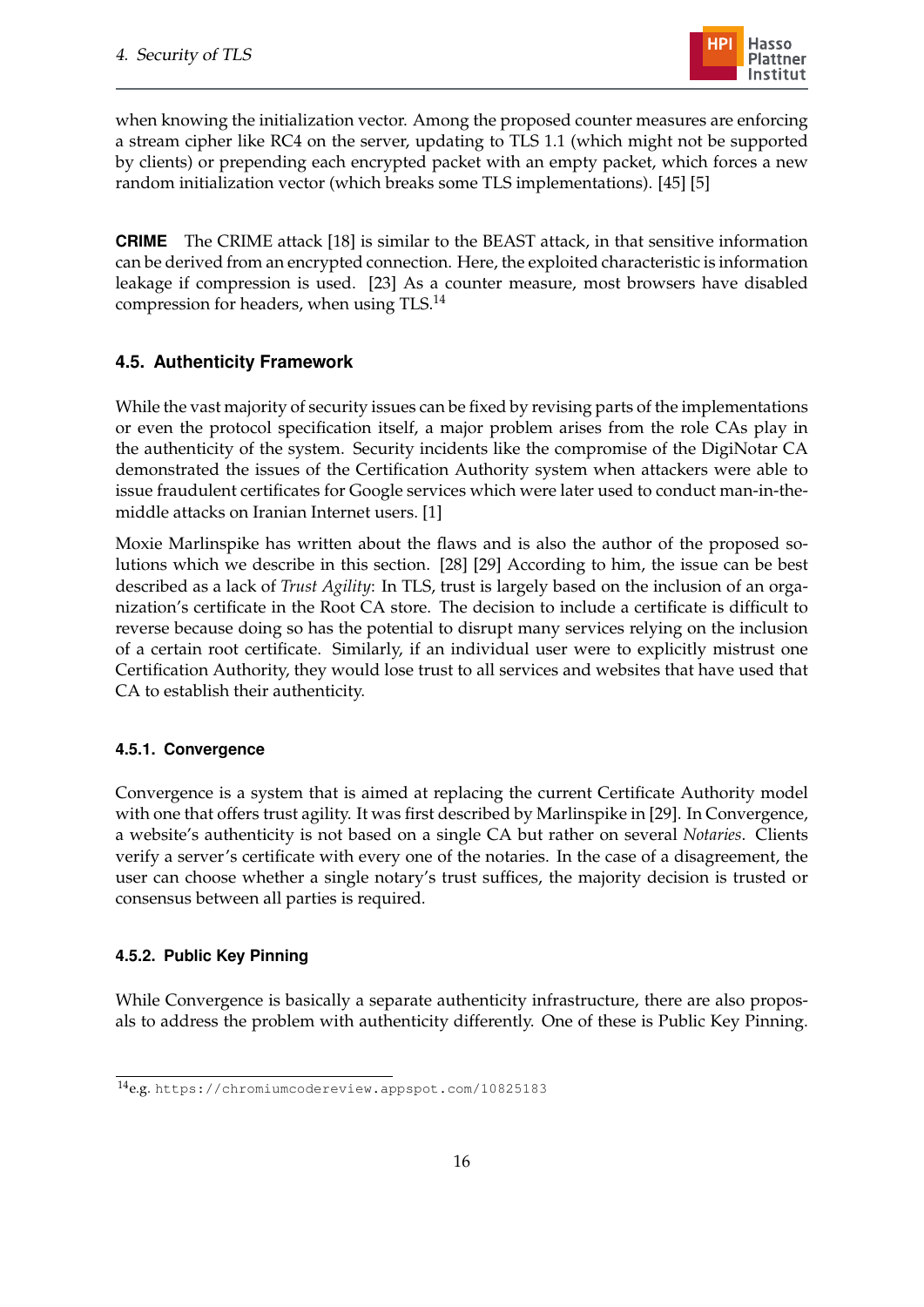

Public Key Pinning refers to a method to detect fraudulent certificates by trusting only certificates containing a public key which has been explicitly white-listed (*pinned*) for the site that it authenticates. Google Chrome implements Public Key Pinning for most Google services. [\[24\]](#page-26-10) Since Google maintains the list of pinned keys manually, this approach does not scale for the entire web. Two mechanisms that are more scalable have been proposed lately.

**TACK** TACK (*Trust Assertions for Public Keys*) is an implementation of Public Key Pinning at the TLS level. [\[9\]](#page-24-11) It uses a separate key pair, called the *TACK signing key* (TSK). Upon request, a complying server sends an TLS extension message containing a *TACK*. A TACK contains copies of all TLS public keys, signed by the TSK private key, the TSK public key and a set of metadata. Clients keep a copy of the TACK. When they communicate with the same site again, they can check whether the public key the server uses is valid by checking if it is signed in the previously stored TACK. Servers can also revoke public keys by publishing a newer version of the TACK that does not contain that key.

**Public Key Pinning Extension for HTTP** There is another approach that implements public key pinning at the HTTP level. [\[4\]](#page-24-12) It proposes for servers to include a *Public-Key-Pins* HTTP header in their response. This header contains a list of pins, which are pairs of cryptographic hashes of a public key and a max-age directive. As in TACK the client stores a copy of the pins and compares them against the keys used in later connections.

# <span id="page-18-0"></span>**5. Best Practices for TLS**

In this section, we discuss best practices for the usage of TLS in the context of HTTP. We will take into account server- and client-side configuration. Failure to properly configure TLS on a server might e.g. lead to a possible loss of confidentiality. Many active attacks, such as manin-the-middle, also exploit the carelessness or ignorance of end-users. The following section explains best practices for both sides.

## <span id="page-18-1"></span>**5.1. Server Configuration**

A comprehensive summary of best practices for a TLS server configuration can be found in [\[36\]](#page-27-8). In the following sections we will highlight the most important aspects.

## <span id="page-18-2"></span>**5.1.1. Private Key length**

When using RSA, it is important to use private keys of at least 2048 bit to be protected against prime factoring attacks in the coming years.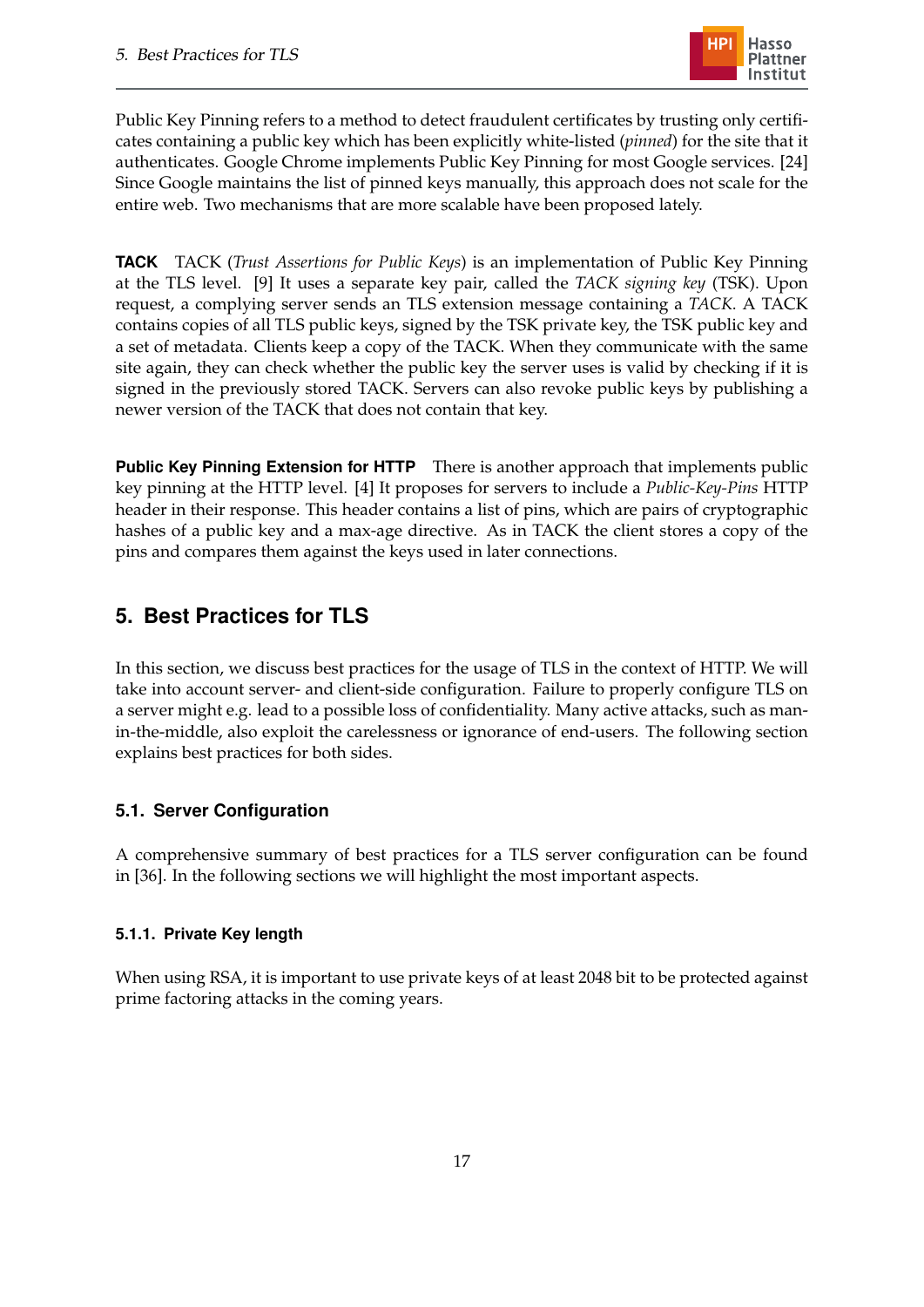

#### <span id="page-19-0"></span>**5.1.2. Supported TLS versions**

When a user agents connects to a web server via HTTPS, both parties negotiate the cryptographic protocol they are going to use. As explained in Section [3.1,](#page-4-1) it is up to the server to choose the exact cipher suite, and it usually uses the strongest protocol both parties support.

Despite having been released in 2008, the latest version of TLS, 1.2, is still not supported by most browsers so far. On the other hand, SSLv3 has been around for more than 16 years and is thus widely supported by all implementations and libraries. However, SSLv3 uses the MD5 cryptographic hash function which is known to be vulnerable to collision attacks. It also uses weaker cipher suites than later versions of TLS. It is thus not advisable to use SSLv3.

For greater backwards-compatibility, TLS allows to downgrade the protocol to a lower version. This potentially allows for an active MITM attacker to force the connection to more insecure protocol version that makes it easier to compromise the communication. Downgrading to SSLv2 has thus already been prohibited in [\[40\]](#page-27-9). It is also advisable to not offer SSLv3 for the same reason, unless required for compatibility with old clients. This leaves TLS 1.0 as the recommended lowest protocol version a server should offer.

#### <span id="page-19-1"></span>**5.1.3. Cipher suites**

Cipher suites specify which ciphers are used to communicate securely between server and client. They are negotiated at the handshake. Every security protocol defines a set of key exchange algorithms, hash functions, authentication and encryption methods. It is not trivial to choose the right cipher suite. Configuring a server with the right cipher suits depends on the used TLS implementation.

OpenSSL for example offers a variety of cipher suites. This diversity is deliberate: If one mechanism turns out to be vulnerable, another mechanism can be used to offer secure communication. A trivial example for insecure cipher suites are NULL suites, which offer no encryption at all. Also cipher suites relying on Cipher Block Chaining (CBC) should be avoided because they are vulnerable to the BEAST attack as discussed in Section [4.4.](#page-16-0)

Supported cipher suites are configured using cipher lists. A cipher list is a colon-separated list of cipher strings. [\[34\]](#page-26-11) offers detailed information about the usage of OpenSSL cipher suites.

```
Listing 2: nginx cipher suite configuration for TLS 1.0/1.1/1.2
1 ssl_ciphers HIGH:RC4:+HIGH+TLSv1:!aNULL:!eNULL:!MD5;
```
Listing [2](#page-19-3) shows a secure configuration example. It only allows encryption cipher suites with a key length of at least 128bit. In addition, it allows cipher suites using RC4 and disables all algorithms that offer no encryption rely on the MD5 cryptographic hash function as a MAC.

#### <span id="page-19-2"></span>**5.1.4. Redirects**

As demonstrated in Section [2.3,](#page-3-1) it is not enough to secure only the login or the post of the login credentials. The best way to achieve a permanent HTTPS connection is to redirect any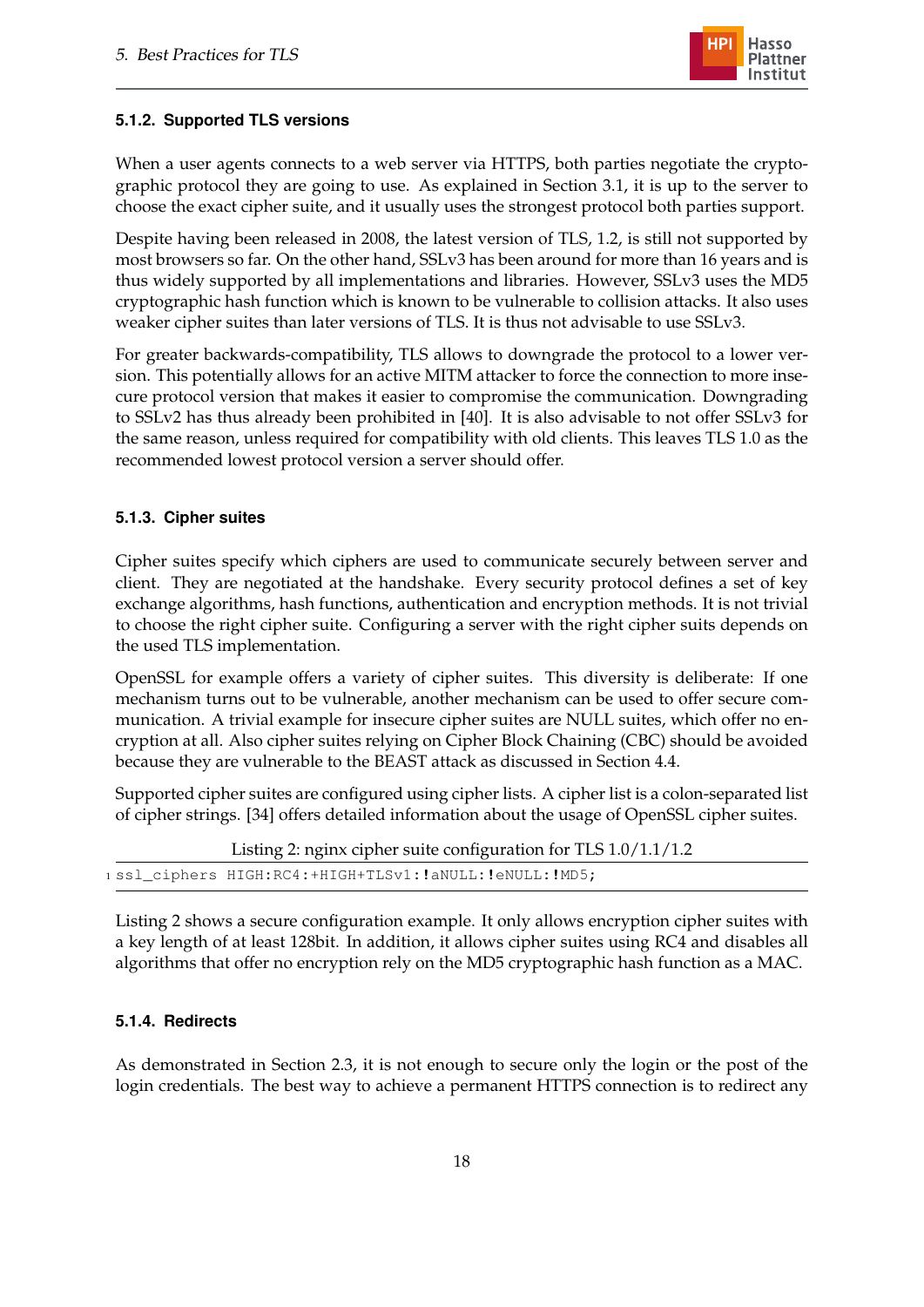

request arriving on HTTP port 80 to the HTTPs port 443. This can be easily done by the rewrite module of Apache web server or simple rewrite line in a nginx configuration server container. Listing [3](#page-20-1) and [4](#page-20-2) show exemplary how a permanent HTTPS connection can be achieved.

Listing 3: Apache global rewrite from HTTP to HTTPS

<span id="page-20-1"></span>

| 1 RewriteEngine     | on.                                                 |  |
|---------------------|-----------------------------------------------------|--|
| 2 RewriteCond       | %{SERVER PORT} ^80\$                                |  |
| 3 RewriteRule       | $^{\wedge}$ (.*) \$ https://%{SERVER NAME}\$1 [L,R] |  |
| 4 RewriteLog        | "/var/log/apache2/rewrite.log"                      |  |
| 5 RewriteLogLevel 0 |                                                     |  |

#### Listing 4: nginx global rewrite from HTTP to HTTPS

```
1 server {
2 listen 80;
3 server_name _;
4 rewrite ^(.*) https://$host$1 permanent;
5 }
```
#### <span id="page-20-0"></span>**5.1.5. HTTP Strict Transport Security**

Even when TLS redirect have been enabled on all resources, users are still vulnerable to SSL stripping attacks as shown in Section [4.2.1](#page-12-0) because the initial redirect can be tampered with by an active MITM attacker.

HTTP Strict Transport Security (HSTS) has been specified in RFC 6797 [\[22\]](#page-25-9) and addresses this issue. It gives websites the capability to state themselves as being only accessible via HTTPS. Every resource of that webpage must be transmitted via a secure connection. This mitigates the risk of passive network attackers (e.g. session hijacking), active network attackers (e.g. MITM attacks) and faulty website implementations or deployment.

When an HSTS supporting web browser visits an HSTS enabled website for the first time, it stores that HSTS is enabled for this website. Whenever the user visits that website again, the browser enforces a secure connection: All resources on the website have to be transmitted via HTTPS. The browser will block access to the site if that is not the case.

Additionally, issues with the certificate, like a failing chain-of-trust validation, also lead to the browser terminating the connection. That prevents end-users from accidentally ignoring security warnings about forged certificates.

HSTS is currently supported by the following browsers: Google Chrome (Version  $4.0.211.0)^{15}$ , Mozilla Firefox (Version 4)<sup>16</sup>, Opera (Version Presto 2.10)<sup>17</sup>. Apple Safari and Microsoft Internet Explorer do not support HSTS as of November 2012.

HSTS uses the security principle of Trust-on-First-Use (TOFU). Some browsers like Google Chrome and Mozilla Firefox come with a preloaded list of known HSTS enabled websites.

<sup>15</sup><http://lists.w3.org/Archives/Public/public-webapps/2009JulSep/1148.html>

<sup>16</sup><https://blog.mozilla.org/security/2010/08/27/http-strict-transport-security/>

<sup>17</sup><http://www.opera.com/docs/specs/presto2.10/#m210-244>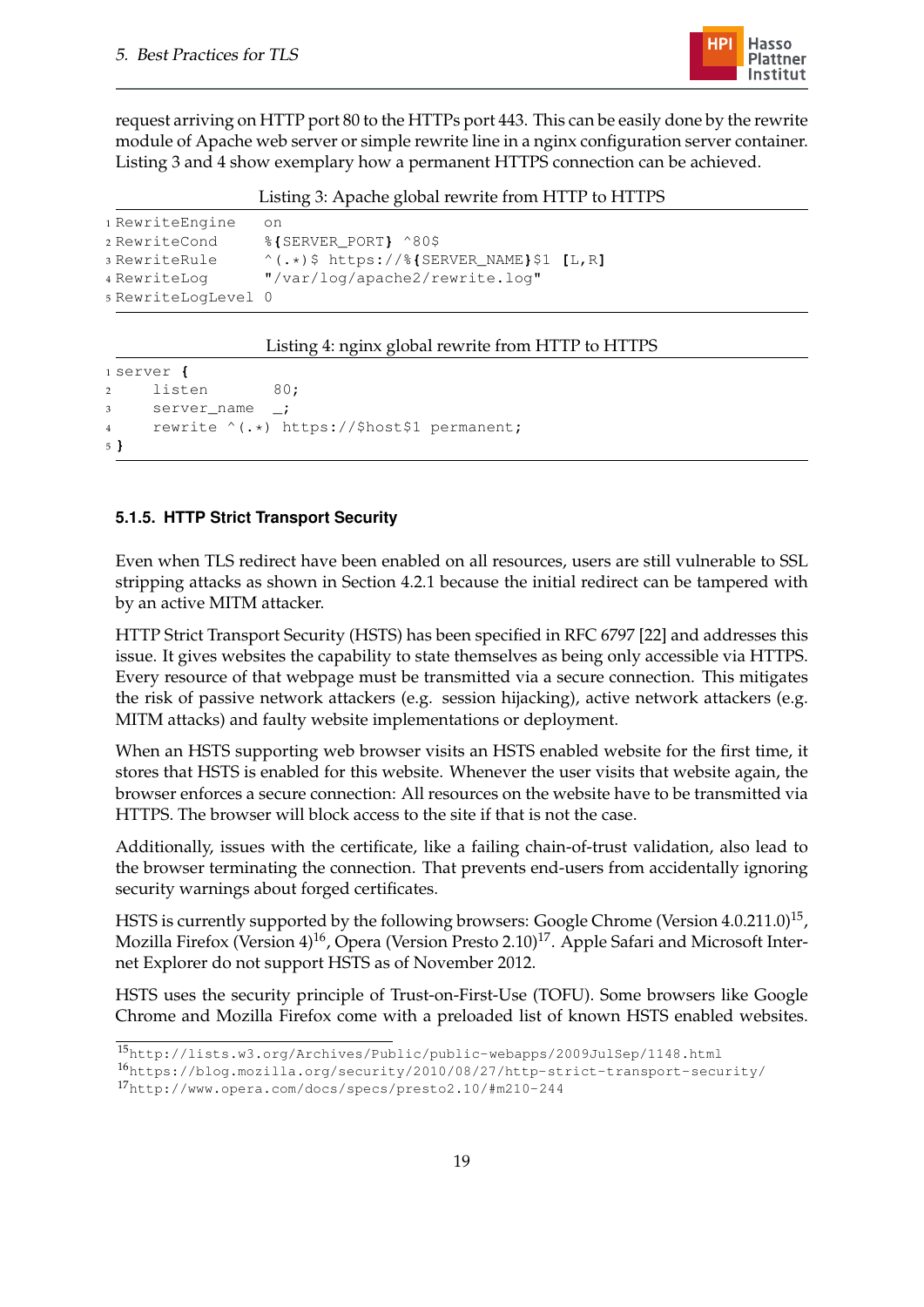

Chrome's list of known websites can be found here  $^{18}$ .

**Enabling HSTS on the server** The web server enables HSTS for a website by setting the Strict-Transport-Security HTTP response header field. This header field contains one required and one optional argument:

- max-age (required)
- includeSubdomains (optional)

The max-age directive specifies for how long a user agent will consider the contacted host as an HSTS enabled host. Its number is given in seconds. To increase security the value should be set to a very high value like 6 months or more. If the value is "0" it signals the browser to remove the host from the list of known HSTS hosts.

IncludeSubdomains is optional and if present declares that in addition to the host itself, all subdomains of the requested host will be handled as HSTS enabled as well.

All major web servers support modification of HTTP headers and hence support HSTS. Listings [5](#page-21-2) and [6](#page-21-3) show how HSTS can be enabled in Apache web server as well as in nginx web server.

Listing 5: enable HSTS in Apache

```
1 Header always set Strict-Transport-Security "max-age=32140800;
    includeSubDomains"
```
#### Listing 6: enable HSTS in nginx

<span id="page-21-3"></span><sup>1</sup> add**\_**header Strict-Transport-Security "max-age**=**32140800**;**includeSubdomains"**;**

### <span id="page-21-0"></span>**5.2. Blackbox Testing**

A useful means to verify secure HTTPS configuration is blackbox testing. One of the available black box testing tools is the Qualys SSL Server Test<sup>19</sup>. It analyses the server certificate and chain-of-trust, the supported protocols and cipher suites. It returns a rating from A to F, that indicates the security of the configuration, and explicitly lists all flaws present in the server configuration.

#### <span id="page-21-1"></span>**5.3. Client-side Considerations**

When implementing TLS in a client-side application, developers can choose from one of the implementations previously listed in Section [3.3.](#page-9-0) Generally it is important to choose an upto-date version of a well-supported, widely used library and be aware of vulnerabilities and security patches. Since TLS is inherently complex, most of the libraries are not trivial to use.

<sup>18</sup><http://dev.chromium.org/sts>

<sup>19</sup><https://www.ssllabs.com/ssltest/>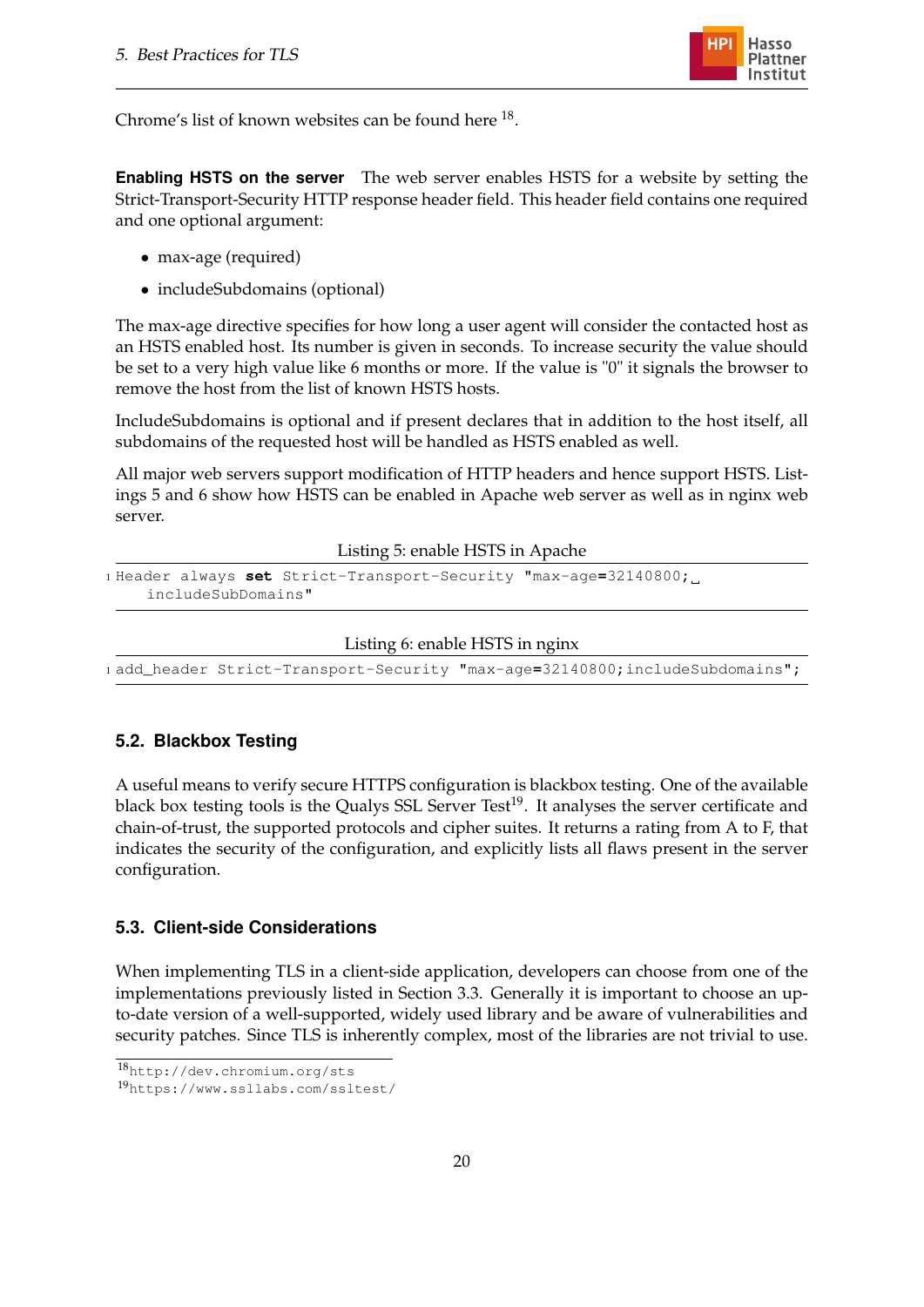

It is thus essential to be familiar with proper and secure use of the library. As previously mentioned, it has been demonstrated that security issues due to misuse of TLS libraries are widespread. [\[21\]](#page-25-4) Developers should especially make sure that proper certificate validation takes place since some implementations either don't implement it fully or, e.g., require users to provide an implementation for host name verification.

Lastly, public key pinning, i.e. restricting the server's public keys to a set that is whitelisted in the client application, can drastically improve security, since it prevents active MITM attacks.

# <span id="page-22-0"></span>**6. Conclusion**

The World Wide Web developed tremendously over the past two decades. Its widespread usage in almost every field like private, business or scientific use, requires solid and reliable security. Without a decent security e.g. online banking, e-commerce, dealing with personal data, secure communication and many more can not work in the Internet. Fraud and crime could not be prevented at all, no guarantees for the privacy of a user could be made. But assuring proper web security is very hard and requires the responsibility of many. Server administrators, developers and end-users are all in charge to assure the secure usage of the aforementioned services and applications.

In this paper, we gave an introduction to the motivation and goals behind web security. We demonstrated how to trivially access unprotected communication using Firesheep. We presented two practical weaknesses of TLS: one caused by a weak server configuration and another by a faulty client implementation. We discussed shortcomings of the current Certificate Authority system. Furthermore we took a look at protocol-level and cryptographic weaknesses. Finally, we offered best practices for a secure server configuration and client-side implementation of TLS.

In this paper we have shown that web security is a complex topic. While not claiming to be complete, we hope to give developers insight on how to implement TLS correctly and encourage people to be skeptical about end-user security in HTTPS.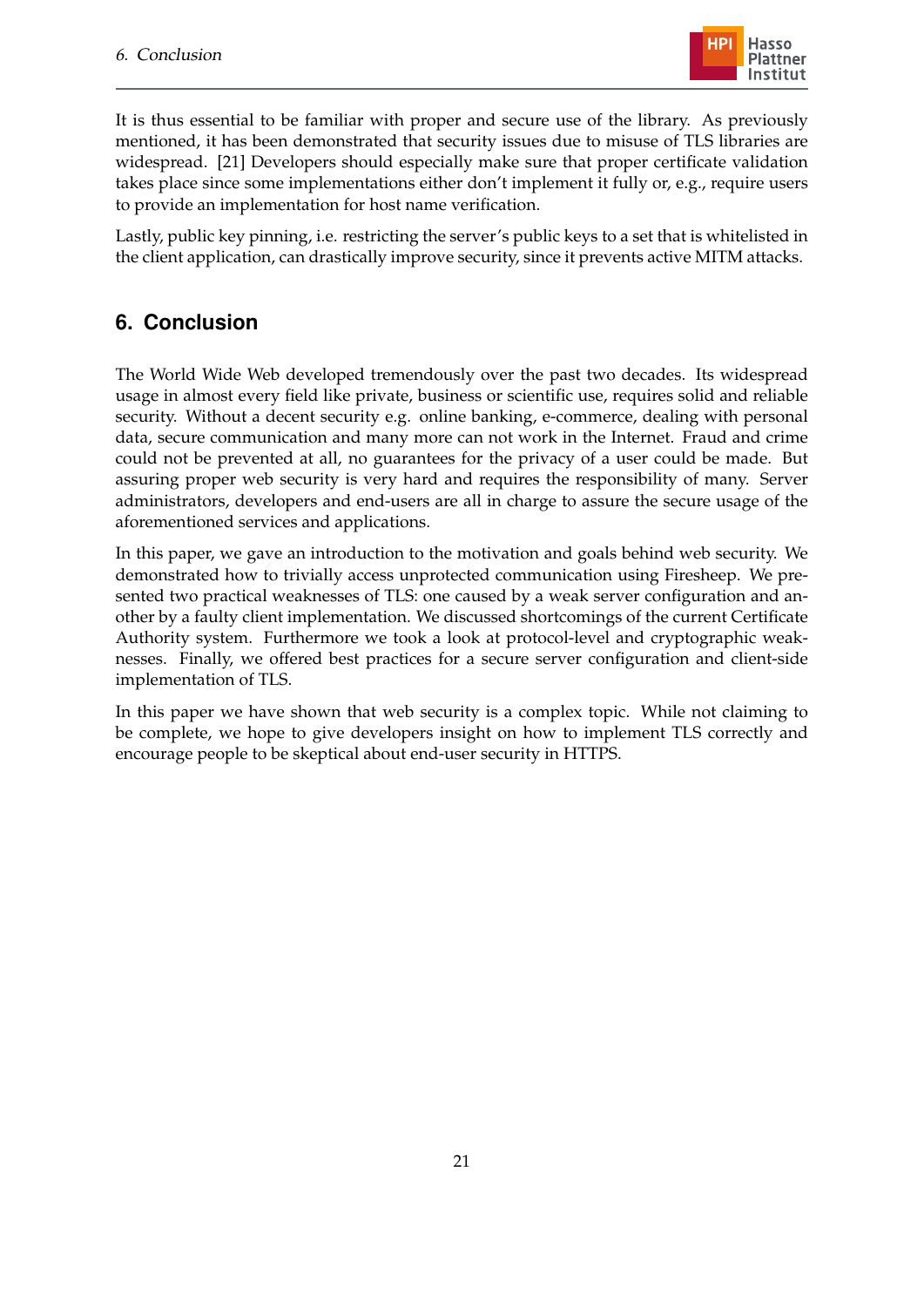

# <span id="page-23-0"></span>**A. Firesheep Handlers**

#### Listing 7: Facebook Firesheep Handler

```
1 register({
2 name: 'Facebook',
3 url: 'https://www.facebook.com/home.php',
4 domains: [ 'facebook.com' ],
5 sessionCookieNames: [ 'datr', 'c_user', 'lu', 'xs' ],
6
7 processPacket: function () {
8 var cookies = this.firstPacket.cookies;
9 this.sessionId = cookies.c_user + cookies.xs;
10 },
11
12 identifyUser: function () {
13 var resp = this.httpGet(this.siteUrl);
14 this.userName = resp.body.querySelector('.headerTinymanName').
        innerHTML;
15 this.userAvatar = resp.body.querySelector('.headerTinymanPhoto').src;
16 }
17 });
```
#### Listing 8: Stack Overflow Firesheep Handler

```
1 register({
2 name: 'Stack_Overflow',
3 url: 'http://stackoverflow.com/',
4 domains: [ 'stackoverflow.com' ],
5 sessionCookieNames: [ 'usr', '__utmz', '__utma' , '__qca' ],
6
7 identifyUser: function () {
8 var resp = this.httpGet(this.siteUrl);
9 this.userName = resp.body.querySelectorAll('a')[3].textContent;
10 }
11 });
```
#### Listing 9: Flickr Firesheep Handler

```
1 register({
2 name: 'Flickr',
3 url: 'http://www.flickr.com/me',
4 domains: [ 'flickr.com' ],
5 sessionCookieNames: [ 'cookie_session' ],
6
7 identifyUser: function () {
8 var resp = this.httpGet(this.siteUrl);
9 var path = resp.request.channel.URI.path;
10 this.userName = path.split('/')[2];
11 this.userAvatar = resp.body.querySelector('.Buddy img').src;
12 }
13 });
```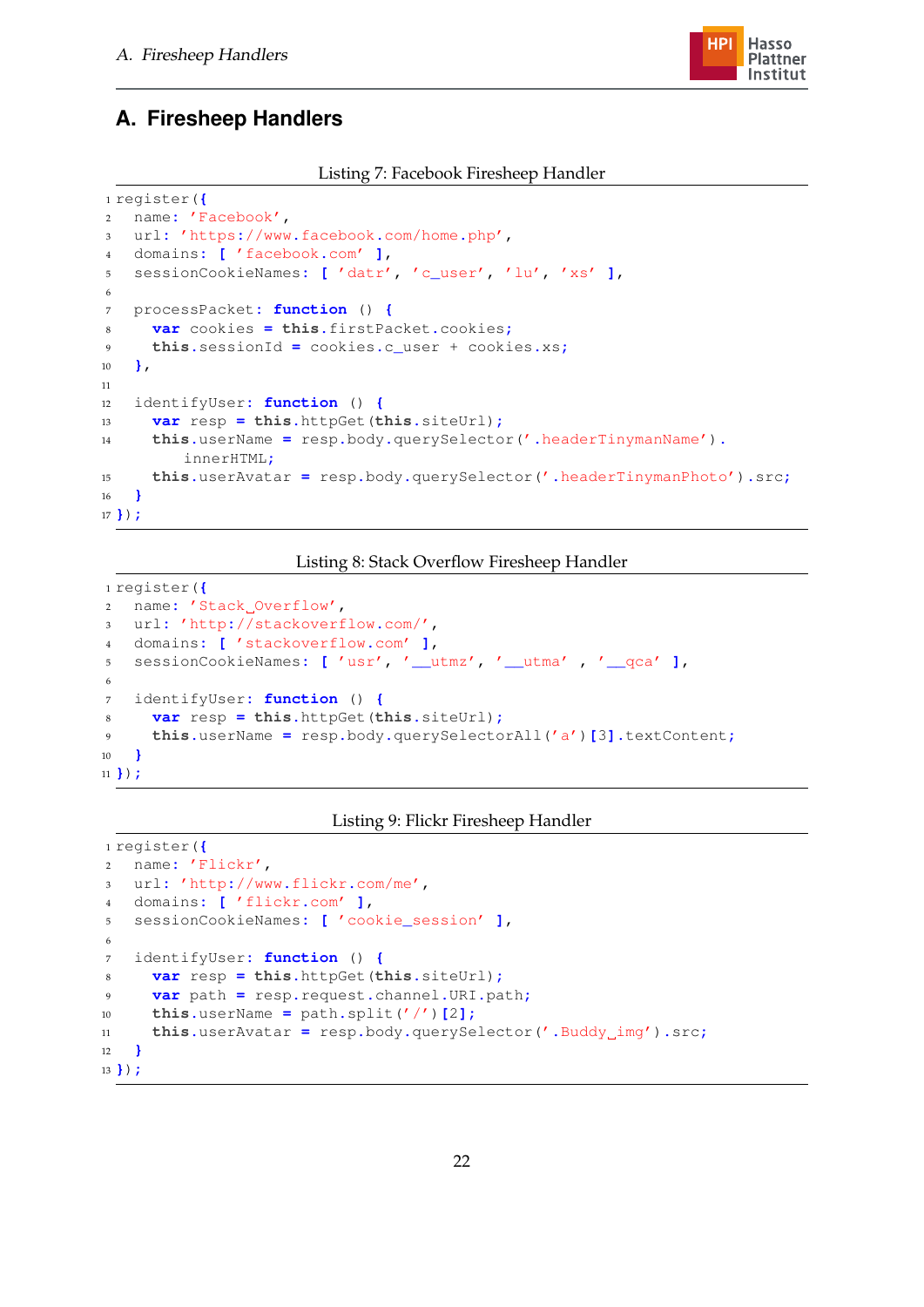

# **References**

<span id="page-24-12"></span><span id="page-24-11"></span><span id="page-24-10"></span><span id="page-24-9"></span><span id="page-24-8"></span><span id="page-24-7"></span><span id="page-24-6"></span><span id="page-24-5"></span><span id="page-24-4"></span><span id="page-24-3"></span><span id="page-24-2"></span><span id="page-24-1"></span><span id="page-24-0"></span>[1] DigiNotar,. URL <https://en.wikipedia.org/wiki/DigiNotar>. [2] Comparison of TLS implementations, . URL [https://en.wikipedia.org/wiki/Comparison\\_of\\_TLS\\_](https://en.wikipedia.org/wiki/Comparison_of_TLS_implementations) [implementations](https://en.wikipedia.org/wiki/Comparison_of_TLS_implementations). [3] OpenSSL News. URL <http://openssl.org/news/>. [4] Public Key Pinning Extension for HTTP, 2011. URL <https://tools.ietf.org/html/draft-ietf-websec-key-pinning-01>. [5] Rizzo/Duong chosen plaintext attack (BEAST) on SSL/TLS 1.0, 2011. URL [https://bugzilla.mozilla.org/show\\_bug.cgi?id=665814](https://bugzilla.mozilla.org/show_bug.cgi?id=665814). [6] Information Security, 2012. URL [https://en.wikipedia.org/wiki/Information\\_security](https://en.wikipedia.org/wiki/Information_security). [7] OSI model, 2012. URL [https://en.wikipedia.org/wiki/OSI\\_model](https://en.wikipedia.org/wiki/OSI_model). [8] Open Web Application Security Project, 2012. URL <https://owasp.org/>. [9] Trust Assertions for Certificate Keys draft-perrin-tls-tack-02.txt, 2013. URL <http://tack.io/draft.html>. [10] G. V. Bard. Vulnerability of SSL to Chosen-Plaintext Attack. 2004. [11] G. V. Bard. A challenging but feasible blockwise-adaptive chosen-plaintext attack on SSL. 2006. [12] T. Berners-Lee. Information Management: A Proposal. Technical report, CERN, 1989. URL <http://www.w3.org/History/1989/proposal.html>. [13] D. Cooper, S. Santesson, S. Farrell, S. Boeyen, R. Housley, and W. Polk. Internet X.509 Public Key Infrastructure Certificate and Certificate Revocation List (CRL) Profile. RFC 5280 (Proposed Standard), May 2008. URL <http://www.ietf.org/rfc/rfc5280.txt>.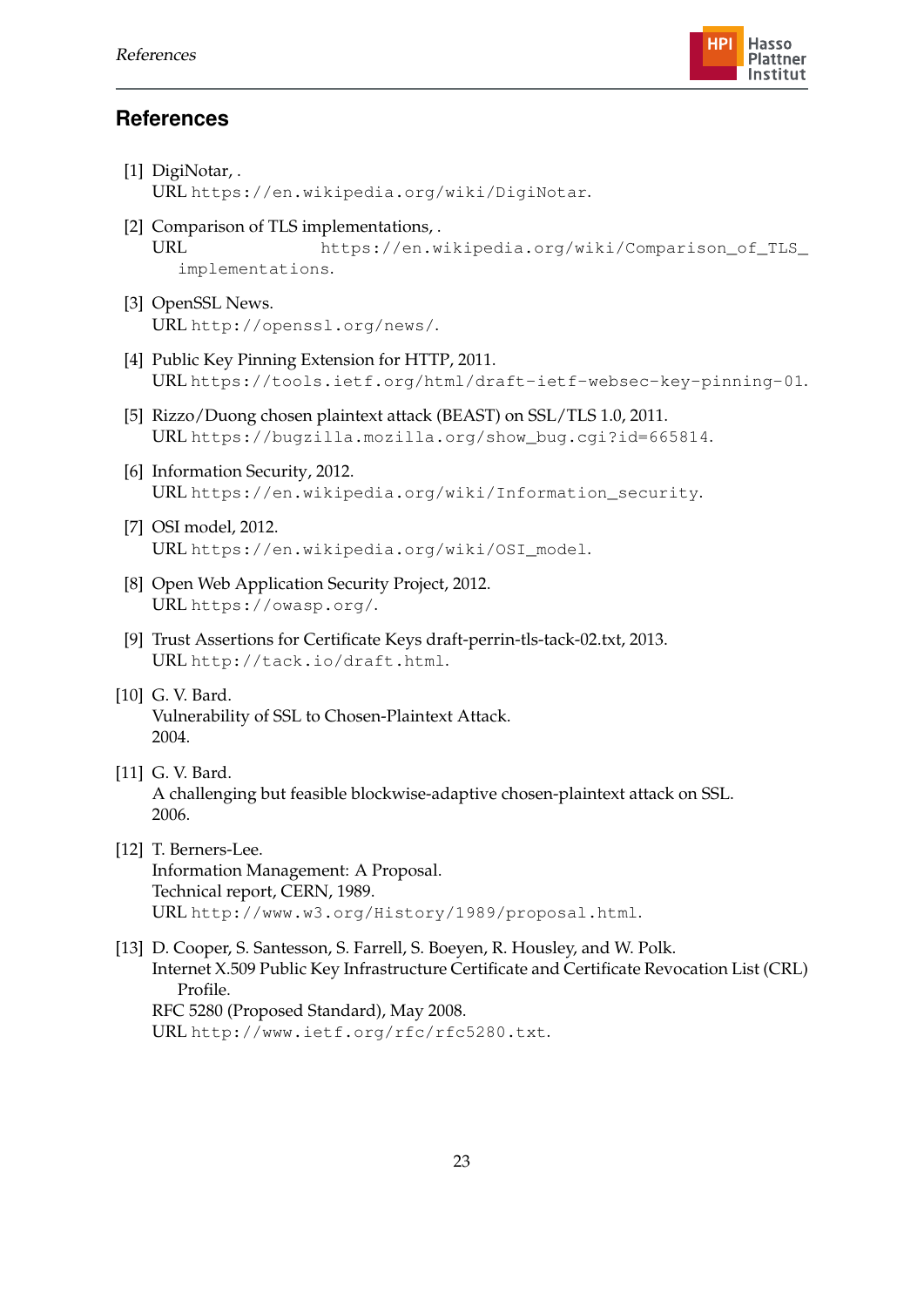

<span id="page-25-7"></span><span id="page-25-6"></span><span id="page-25-3"></span><span id="page-25-2"></span><span id="page-25-1"></span>

| [14] T. Dierks and C. Allen.<br>The TLS Protocol Version 1.0.<br>RFC 2246 (Proposed Standard), Jan. 1999.<br>URL http://www.ietf.org/rfc/rfc2246.txt.<br>Obsoleted by RFC 4346, updated by RFCs 3546, 5746, 6176.                                           |
|-------------------------------------------------------------------------------------------------------------------------------------------------------------------------------------------------------------------------------------------------------------|
| [15] T. Dierks and E. Rescorla.<br>The Transport Layer Security (TLS) Protocol Version 1.1.<br>RFC 4346 (Proposed Standard), Apr. 2006.<br>URL http://www.ietf.org/rfc/rfc4346.txt.<br>Obsoleted by RFC 5246, updated by RFCs 4366, 4680, 4681, 5746, 6176. |
| [16] T. Dierks and E. Rescorla.<br>The Transport Layer Security (TLS) Protocol Version 1.2.<br>RFC 5246 (Proposed Standard), Aug. 2008.<br>URL http://www.ietf.org/rfc/rfc5246.txt.<br>Updated by RFCs 5746, 5878, 6176.                                    |
| [17] T. Duong and J. Rizzo.<br>Here Come The XOR Ninjas.<br>2011.                                                                                                                                                                                           |
| [18] T. Duong and J. Rizzo.<br>The CRIME attack.<br>Ekoparty, 2012.                                                                                                                                                                                         |
| [19] Eric Butler.<br>Start protecting user privacy instead of pretending to, 2010.<br>URL http://codebutler.github.com/firesheep/tc12/.                                                                                                                     |
| [20] S. Fahl, M. Harbach, T. Muders, M. Smith, L. Baumgärtner, and B. Freisleben.<br>Why Eve and Mallory Love Android: An Analysis of Android SSL (In) Security Cate-<br>gories and Subject Descriptors.<br>pages 50-61, 2012.                              |
| [21] M. Georgiev, S. Jana, and D. Boneh.<br>The Most Dangerous Code in the World : Validating SSL Certificates in Non-Browser<br>Software.<br>pages 38-49, 2012.                                                                                            |
| [22] J. Hodges, C. Jackson, and A. Barth.<br>HTTP Strict Transport Security (HSTS).<br>RFC 6797 (Proposed Standard), Nov. 2012.<br>URL http://www.ietf.org/rfc/rfc6797.txt.                                                                                 |

<span id="page-25-9"></span><span id="page-25-8"></span><span id="page-25-5"></span><span id="page-25-4"></span><span id="page-25-0"></span>[23] J. Kelsey. Compression and Information Leakage of Plaintext. 2002.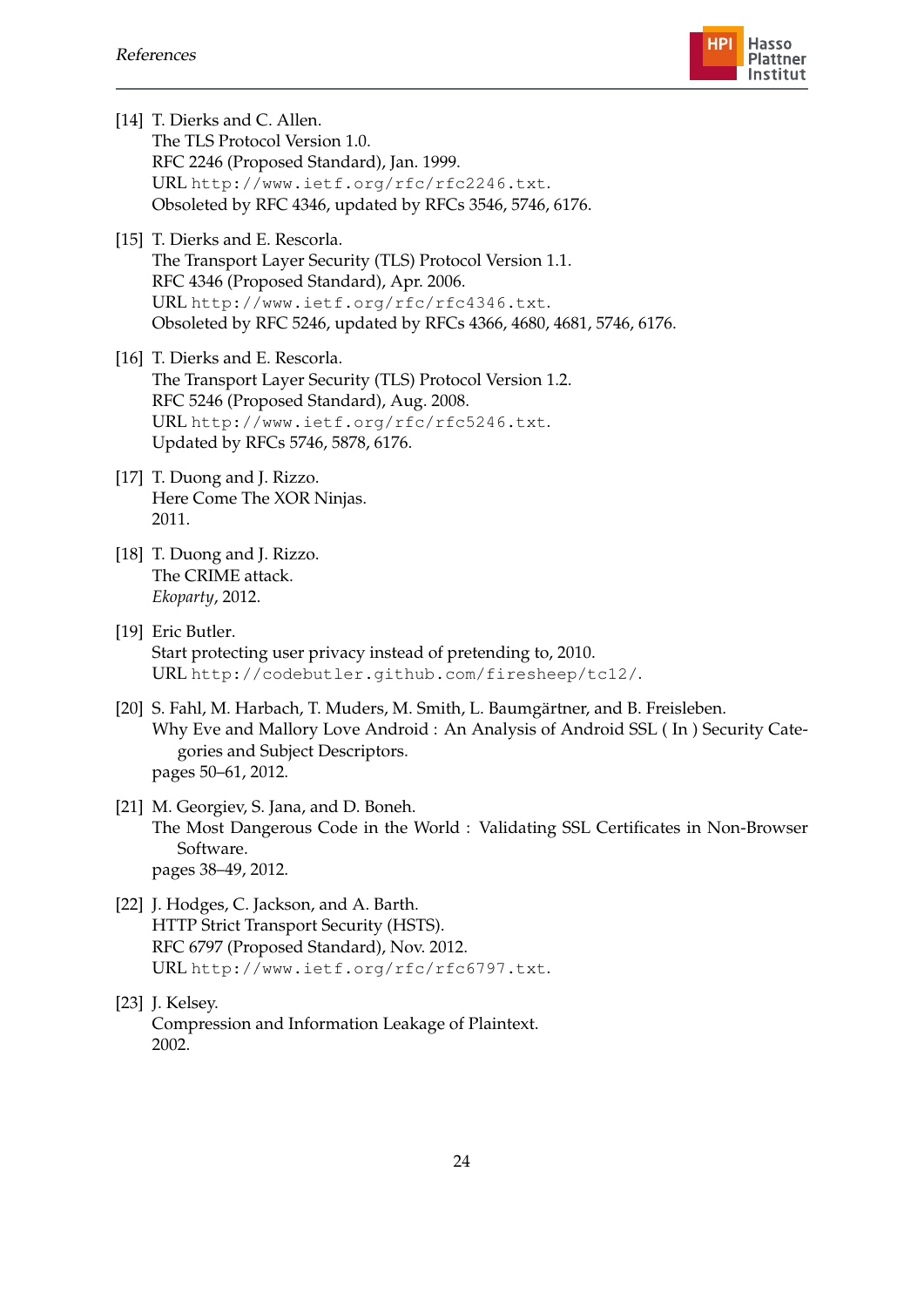

<span id="page-26-11"></span><span id="page-26-10"></span><span id="page-26-9"></span><span id="page-26-8"></span><span id="page-26-7"></span><span id="page-26-6"></span><span id="page-26-5"></span><span id="page-26-4"></span><span id="page-26-3"></span><span id="page-26-2"></span><span id="page-26-1"></span><span id="page-26-0"></span>

| [24] A. Langley.<br>Public key pinning, 2011.<br>URL http://www.imperialviolet.org/2011/05/04/pinning.html.                                                                                                           |
|-----------------------------------------------------------------------------------------------------------------------------------------------------------------------------------------------------------------------|
| [25] M. Marlinspike.<br>Internet Explorer SSL Vulnerability, 2002.<br>URL http://www.thoughtcrime.org/ie-ssl-chain.txt.                                                                                               |
| [26] M. Marlinspike.<br>New Tricks For Defeating SSL In Practice.<br>BlackHat DC, 2009.<br>URL https://www.blackhat.com/presentations/bh-dc-09/Marlinspike/<br>BlackHat-DC-09-Marlinspike-Defeating-SSL.pdf.          |
| [27] M. Marlinspike.<br>More Tricks For Defeating SSL In Practice.<br>BlackHat USA, 2009.<br><b>URL</b><br>https://www.blackhat.com/presentations/bh-usa-09/<br>MARLINSPIKE/BHUSA09-Marlinspike-DefeatSSL-SLIDES.pdf. |
| [28] M. Marlinspike.<br>SSL And The Future Of Authenticity, 2011.<br>URLhttp://www.thoughtcrime.org/blog/ssl-and-the-future-of-authenticity/.                                                                         |
| [29] M. Marlinspike.<br>BlackHat USA 2011: SSL And The Future Of Authenticity, 2011.<br>URL https://www.youtube.com/watch?v=Z7W12FW2TcA.                                                                              |
| [30] M. Marlinspike.<br>sslsniff 0.8, 2011.<br>URL http://www.thoughtcrime.org/software/sslsniff/.                                                                                                                    |
| [31] M. Marlinspike.<br>sslstrip 0.9, 2011.<br>URL http://www.thoughtcrime.org/software/sslstrip/.                                                                                                                    |
| [32] M. Marlinspike.<br>thoughtcrime.org, 2012.<br>URL http://www.thoughtcrime.org/.                                                                                                                                  |
| [33] Mozilla Foundation.<br>MixedContent, 2012.<br>URL<br>https://developer.mozilla.org/en-US/docs/Security/<br>MixedContent.                                                                                         |
| [34] OpenSSL.<br>OpenSSL Project - Ciphers, 2013.<br>URL http://www.openssl.org/docs/apps/ciphers.html#CIPH.                                                                                                          |
| [35] E. Rescorla.<br>HTTP Over TLS.                                                                                                                                                                                   |